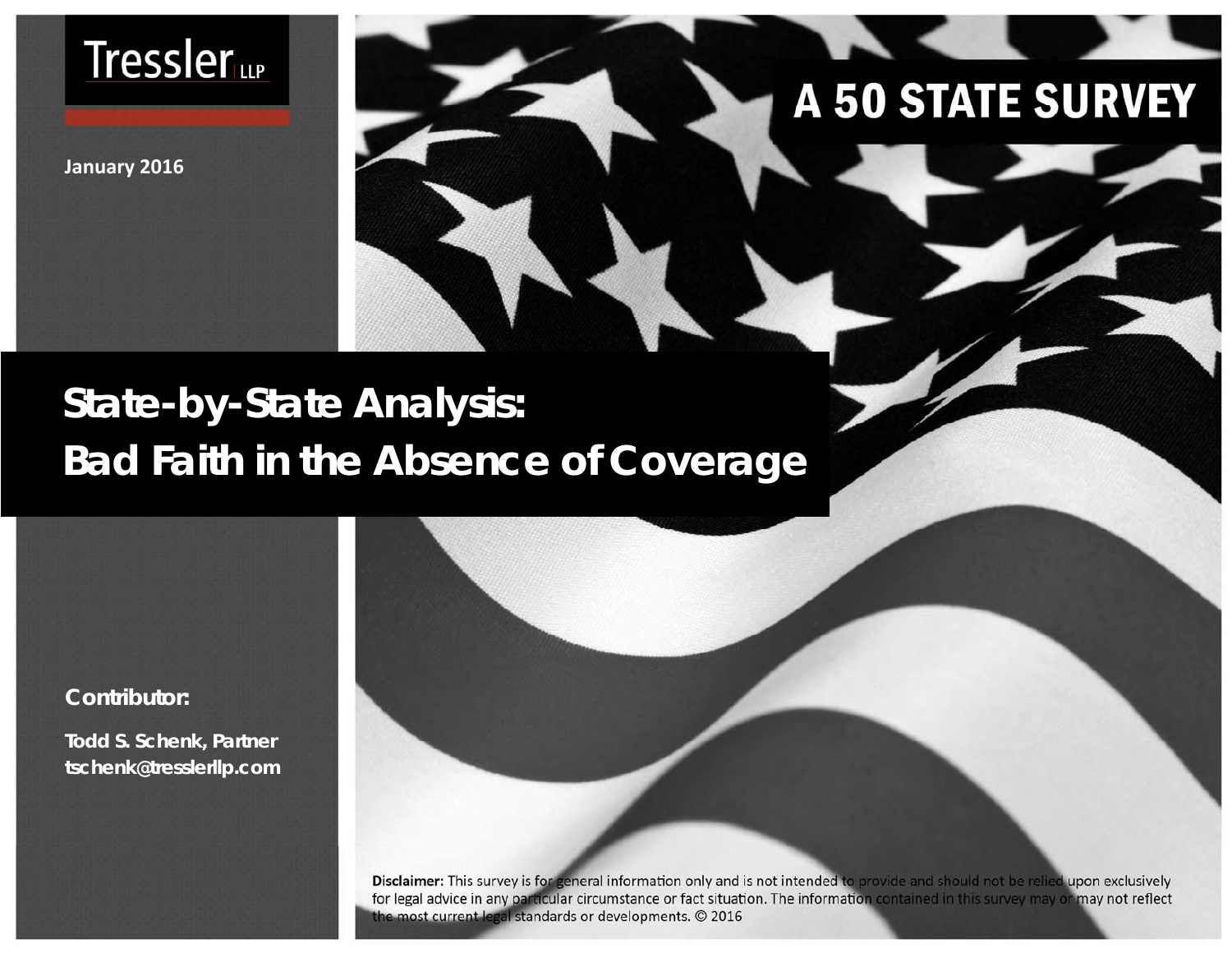|              | Can bad faith be                |                                                                                                                                         |                                                                                                                                                                                                                                                                                                                                                                                                                          |
|--------------|---------------------------------|-----------------------------------------------------------------------------------------------------------------------------------------|--------------------------------------------------------------------------------------------------------------------------------------------------------------------------------------------------------------------------------------------------------------------------------------------------------------------------------------------------------------------------------------------------------------------------|
| <b>STATE</b> | found if no<br>coverage exists? | Summary                                                                                                                                 | <b>Case Law Overview</b>                                                                                                                                                                                                                                                                                                                                                                                                 |
| Alabama      |                                 | An insurer must first breach the insurance<br>policy before being found liable in a bad faith<br>action. Because the policy governs the | Contractual liability is a prerequisite for bad faith. Acceptance Ins. Co. v. Brown,<br>832 So. 2d 1, 16 (Ala. 2001).                                                                                                                                                                                                                                                                                                    |
|              | No                              | insurer's duties, contractual liability through<br>coverage is a prerequisite for bad faith.                                            | "In order to find for the plaintiff on his/her bad-faith count, [a jury] must have<br>found for the plaintiff on his/her breach-of-contract count." Ex parte Alfa Mut. Ins.<br>Co., 799 So. 2d 957, 964 (Ala. 2001).                                                                                                                                                                                                     |
|              |                                 |                                                                                                                                         | "Alabama law require[s] insurance coverage as a prerequisite for liability for a bad<br>faith failure to settle a claim with the insurance company's money" Twin City<br>Fire Ins. Co. v. Colonial Life & Acc. Ins. Co., 375 F.3d 1097, 1101 (11th Cir. 2004).                                                                                                                                                           |
| Alaska       |                                 |                                                                                                                                         | "The covenant of good faith and fair dealing is implicit within every insurance<br>contract; it requires 'that neither party will do anything which will injure the right<br>of the other to receive the benefits of the agreement." Jackson v. Am. Equity Ins.<br>Co., 90 P.3d 136, 142 (Alaska 2004).                                                                                                                  |
|              | Unclear                         |                                                                                                                                         | "An insurance policy is essentially contractual in nature. Thus, "the liability of an<br>insurer and the extent of the loss under a policy of liability or indemnity insurance<br>must be determined, measured, and limited by the terms of the contract." Guin v.<br>Ha, 591 P.2d 1281, 1285 (Alaska 1979).                                                                                                             |
|              |                                 |                                                                                                                                         | An insurance policy defines an insurer's duties, as interpreted by the parties'<br>reasonable expectations from the language of the policy, extrinsic evidence, and<br>relevant case law where law and fact provides that an insured may incur liability as<br>covered under the policy, an insurer has a duty to defend. Williams v. GEICO Cas.<br>Co., 301 P.3d 1220, 1225 (Alaska 2013), reh'g denied (May 23, 2013). |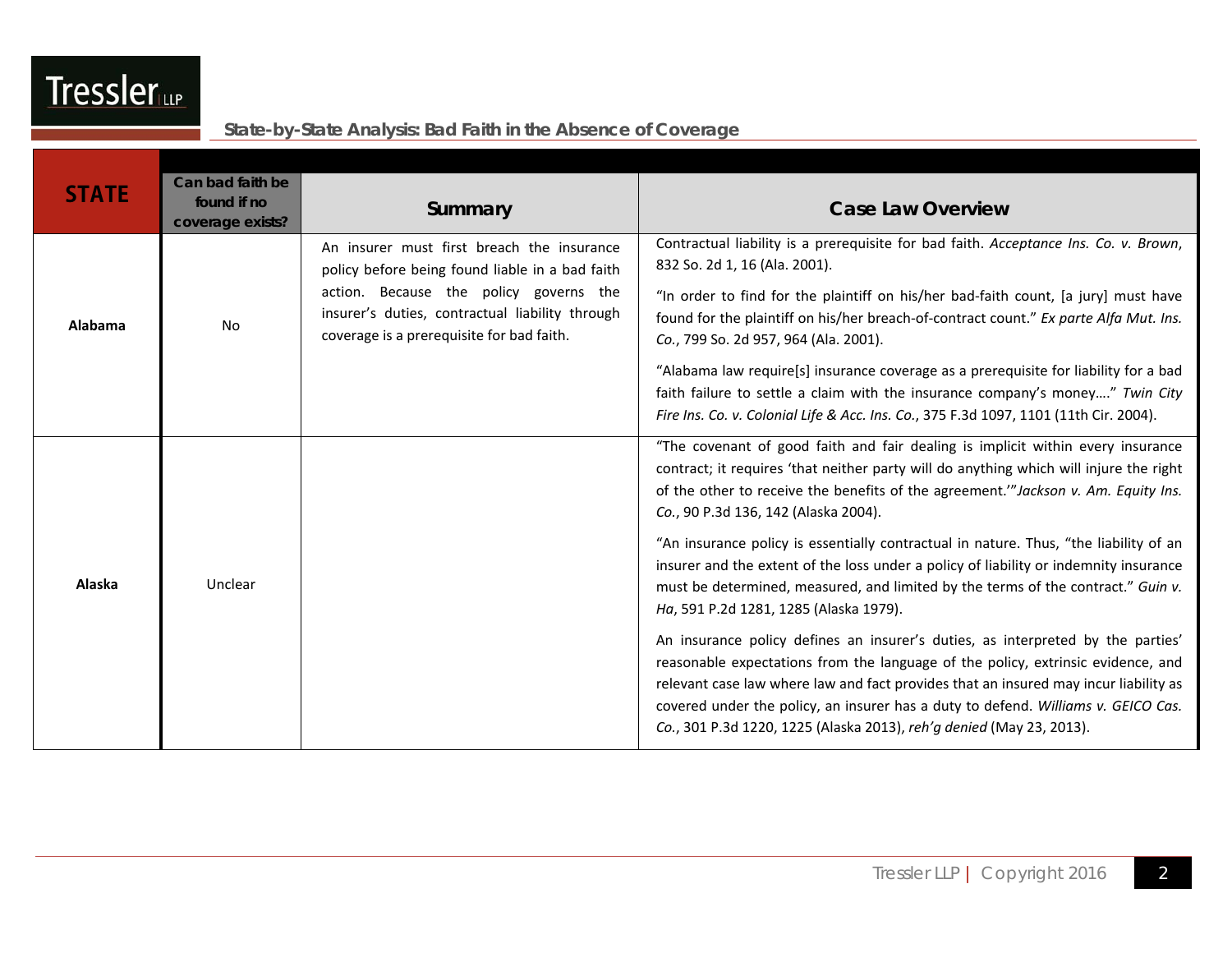| <b>STATE</b>    | Can bad faith be<br>found if no<br>coverage exists? | Summary                                                                                                                                                                                                                                                                                                                                                                                                                                                                                                                                                                                                                                            | <b>Case Law Overview</b>                                                                                                                                                                                                                                                                                                                                                                                                                                                                                                                                                                                                                                                                                                                                                                                                                 |
|-----------------|-----------------------------------------------------|----------------------------------------------------------------------------------------------------------------------------------------------------------------------------------------------------------------------------------------------------------------------------------------------------------------------------------------------------------------------------------------------------------------------------------------------------------------------------------------------------------------------------------------------------------------------------------------------------------------------------------------------------|------------------------------------------------------------------------------------------------------------------------------------------------------------------------------------------------------------------------------------------------------------------------------------------------------------------------------------------------------------------------------------------------------------------------------------------------------------------------------------------------------------------------------------------------------------------------------------------------------------------------------------------------------------------------------------------------------------------------------------------------------------------------------------------------------------------------------------------|
| Arizona         | Yes                                                 | Arizona courts have found insurers liable for<br>bad faith in instances where no coverage<br>existed, if the insurer's conduct was<br>unreasonable and unduly harmed an insured<br>or third party.                                                                                                                                                                                                                                                                                                                                                                                                                                                 | "[B]reach of an express covenant is not a necessary prerequisite to an action for<br>bad faith We hold that a plaintiff  need not prevail on the contract claim in<br>order to prevail on the bad faith claim" Deese v. State Farm Mut. Auto. Ins. Co.,<br>838 P.2d 1265, 1270 (Az. 1992).<br>The covenant of good faith and fair dealing can be breached where an insurer's<br>conduct damages the very protection or security which the insured sought to gain<br>by buying insurance, even if an insurance policy does not provide coverage. Lloyd<br>v. State Farm Mut. Auto. Ins. Co., 189 Ariz. 369, 377 (Ct. App. 1996).<br>If an insurer acts unreasonably when processing a claim, it will be held liable for<br>bad faith despite the claim's merits. Zilisch v. State Farm Mut. Auto. Ins. Co., 196<br>Ariz. 234, 238 (2000). |
| <b>Arkansas</b> | Unclear                                             | While Arkansas courts have not directly<br>confronted the issue of whether a bad faith<br>claim may be brought against an insurer where<br>there is no coverage, Arkansas law recognizes<br>three elements in bringing a bad faith claim: 1)<br>The insured sustained damages; 2) the insurer<br>acted in bad faith in an attempt to avoid<br>liability under its policy; and 3) the bad faith<br>proximately caused damage to the insured.<br>This formulation of bad faith leaves open the<br>possibility of a bad faith action in the absence<br>of coverage, as long as the insurer's bad faith<br>took place in an attempt to avoid coverage. | "This court has stated that an insurance company may incur liability for the first-<br>party tort of bad faith when it affirmatively engages in dishonest, malicious, or<br>oppressive conduct in order to avoid a just obligation to its insured." Parker v. S.<br>Farm Bureau Cas. Ins. Co., 326 Ark. 1073, 1084 (1996).<br>"[T]o constitute bad faith, the insurer's "misconduct must be dishonest,<br>malicious, or oppressive in an attempt to avoid its liability under an insurance<br>policy." Aetna Cas. & Sur. Co., 281 Ark. at 133 (1984). Ark. Model Jury Instr., Civil<br>AMI 2304.                                                                                                                                                                                                                                         |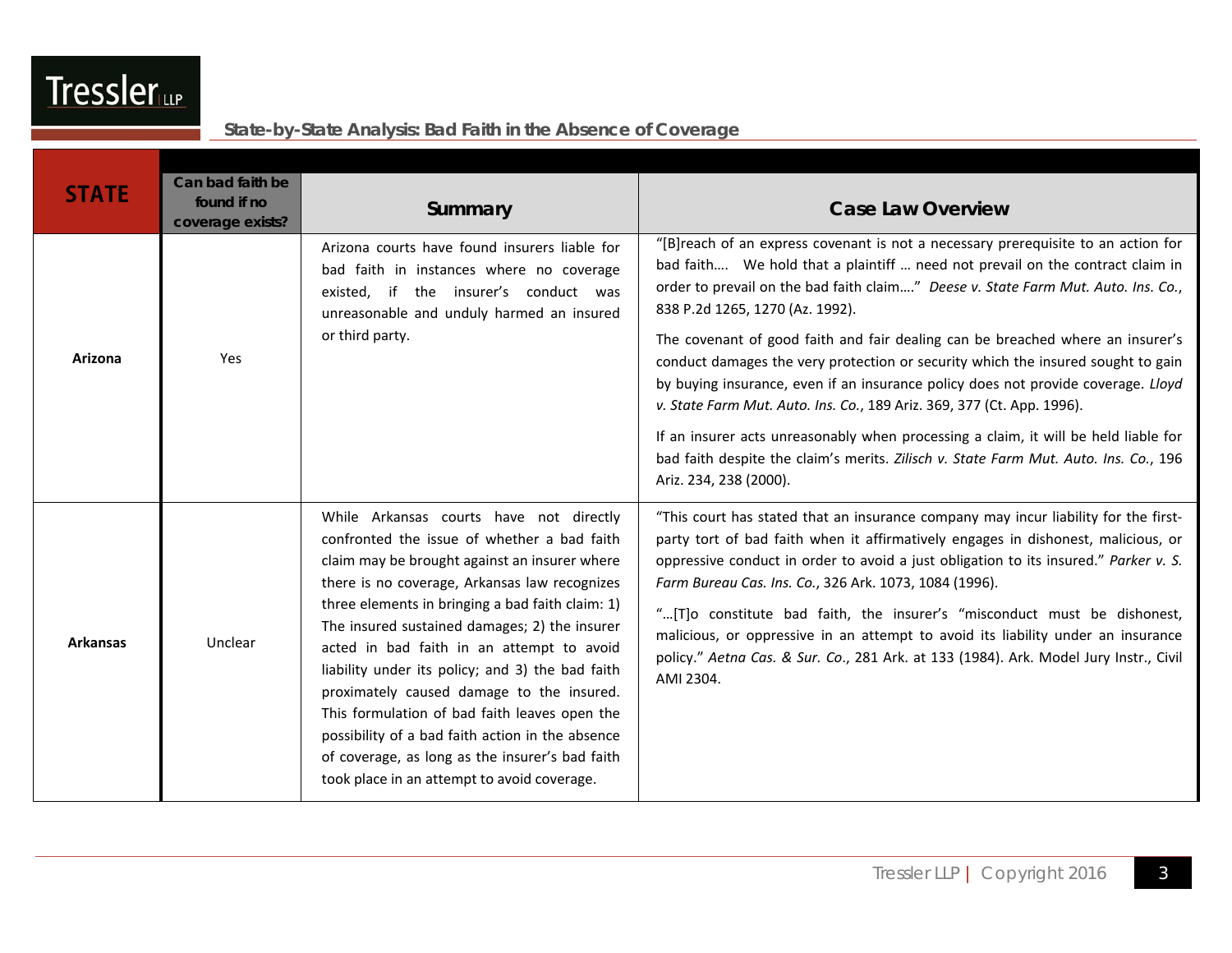| <b>STATE</b> | Can bad faith be<br>found if no<br>coverage exists? | Summary                                                                                                                                                                                                                                                                                                                                                                                                                                                                                                                                                                                                                                                                                                                                                                                                                                                                                                                                                                                         | <b>Case Law Overview</b>                                                                                                                                                                                                                                                                                                                                                                                                                                                                                                                                                                                                                                                                                                                                                                                                                                                                                                                                                                                                                                                                                                                                                                                                                                                                                                                               |
|--------------|-----------------------------------------------------|-------------------------------------------------------------------------------------------------------------------------------------------------------------------------------------------------------------------------------------------------------------------------------------------------------------------------------------------------------------------------------------------------------------------------------------------------------------------------------------------------------------------------------------------------------------------------------------------------------------------------------------------------------------------------------------------------------------------------------------------------------------------------------------------------------------------------------------------------------------------------------------------------------------------------------------------------------------------------------------------------|--------------------------------------------------------------------------------------------------------------------------------------------------------------------------------------------------------------------------------------------------------------------------------------------------------------------------------------------------------------------------------------------------------------------------------------------------------------------------------------------------------------------------------------------------------------------------------------------------------------------------------------------------------------------------------------------------------------------------------------------------------------------------------------------------------------------------------------------------------------------------------------------------------------------------------------------------------------------------------------------------------------------------------------------------------------------------------------------------------------------------------------------------------------------------------------------------------------------------------------------------------------------------------------------------------------------------------------------------------|
| California   | Unclear, but<br>probably not                        | Generally speaking, in order for an insured to<br>bring a bad faith action against an insurer,<br>there must be insurance coverage. However,<br>some California courts have hypothesized that,<br>in some "special circumstances," an insured<br>may bring suit for bad faith when no coverage<br>exists. One example of such a situation is<br>where an insurer unreasonably delayed its<br>investigation, and then finds no coverage, but<br>the delay caused the insured harm. Another<br>situation would be an insurer who fails to<br>make an investigation into a claim that is not<br>covered, but instead intimidates the insured<br>into settling the claim. However, there are no<br>reported decisions where an insured has<br>actually succeeded on a bad faith claim under<br>these "special circumstances." Furthermore,<br>federal courts, interpreting California law,<br>have recently found that an action for bad<br>faith cannot exist where no policy benefits are<br>due. | The scope of the duty of good faith relies upon the intent of the parties as evidenced<br>by a particular contract; the terms of an insurance policy naturally define the<br>insured's entitlements. Kransco v. Am. Empire Surplus Lines Ins. Co., 23 Cal. 4th 390,<br>400 (2000), as modified (July 26, 2000).<br>"[T]here may be unusual circumstances in which an insurance company could be<br>liable to its insured for tortious bad faith despite the fact that the insurance contract<br>did not provide for coverage" Murray v. State Farm Fire & Cas. Co., 219 Cal. App. 3d<br>58, 65-66 (Ct. App. 1990).<br>Some authorities have suggested hypothetical circumstances in which an insurance<br>company might be liable for bad faith despite the insured's lack of a contract right to<br>benefits under the insurance policy. Brizuela v. Calfarm Ins. Co., 116 Cal. App. 4th<br>578, 594 (2004).<br>"[I]t appears that courts which have found that coverage does not exist under an<br>insurance policy have uniformly rejected the insureds' claims of bad faith." Allstate<br>Ins. Co. v. Salahutdin, 815 F. Supp. 1309, 1313 (N.D. Cal. 1992).<br>"[A]n action for bad faith may not be maintained where no policy benefits are due."<br>Bell Gardens Bicycle Casino v. Great Am. Ins. Co., 124 F. App'x 551, 553 (9th Cir.<br>2005). |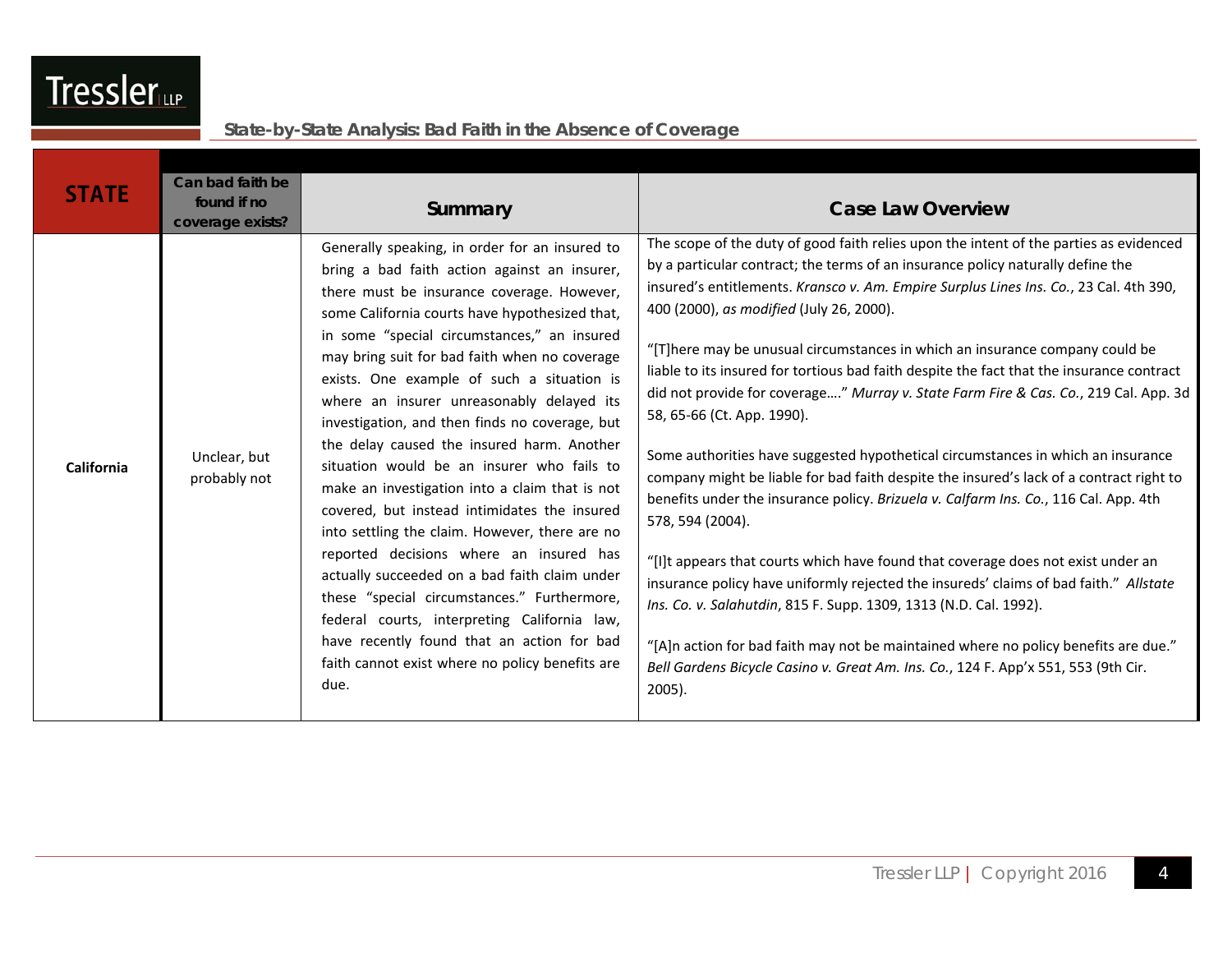| <b>STATE</b>       | Can bad faith be<br>found if no<br>coverage exists? | Summary                                                                                                                                                                                                                                                                                                                                                                                                                                                                            | <b>Case Law Overview</b>                                                                                                                                                                                                                                                                                                                                                                                                                                                                                                                                                                                                                                                                                                                                                                                                                                                               |
|--------------------|-----------------------------------------------------|------------------------------------------------------------------------------------------------------------------------------------------------------------------------------------------------------------------------------------------------------------------------------------------------------------------------------------------------------------------------------------------------------------------------------------------------------------------------------------|----------------------------------------------------------------------------------------------------------------------------------------------------------------------------------------------------------------------------------------------------------------------------------------------------------------------------------------------------------------------------------------------------------------------------------------------------------------------------------------------------------------------------------------------------------------------------------------------------------------------------------------------------------------------------------------------------------------------------------------------------------------------------------------------------------------------------------------------------------------------------------------|
| Colorado           | <b>No</b>                                           | Colorado case law suggests that a bad faith<br>action cannot be brought against an insurer<br>absent coverage under an insurance policy.<br>Still, there is some case law suggesting that an<br>insurer can act in bad faith by failing to<br>disclose characteristics of a policy at time of<br>issuance, which may allow an insured to bring<br>suit in the absence of coverage. However,<br>there are no reported cases where such<br>argument was actually made and prevailed. | "[T]he insurance company is not called upon to perform [the duty of good faith]<br>until some contractual duty imposed by the insurance policy has arisen."<br>Daugherty v. Allstate Ins. Co., 55 P.3d 224, 228 (Colo. App. 2002)<br>An insurer's failure to inform insured of certain characteristics of the policy at the<br>time of issuance could be bad faith. Mullen v. Allstate Ins., 232 P.3d 168<br>(Colo.App.), cert. dism'd (2009).                                                                                                                                                                                                                                                                                                                                                                                                                                         |
| <b>Connecticut</b> | No                                                  | To state a valid claim for bad faith, the plaintiff<br>must allege and show breach of an express<br>duty to defend or indemnify under the policy.                                                                                                                                                                                                                                                                                                                                  | "[I]n the absence of a breach of an express duty under the insurance policy, there<br>is no independent cause of action for deficiencies in the insurer's investigation."<br>Capstone Building Corp. v. American Motorists Inc. Co., 67 A.3d 961, 987 (Conn.<br>$2013$ ).<br>"To constitute a breach of [the implied covenant of good faith and fair dealing],<br>the acts by which a defendant allegedly impedes the plaintiff's right to receive<br>benefits that he or she reasonably expected to receive under the contract must<br>have been taken in bad faith Bad faith in general implies  a neglect or refusal<br>to fulfill some duty or some contractual obligation, not prompted by an honest<br>mistake as to one's rights or duties, but by some interested or sinister motive." De<br>La Concha of Hartford, Inc. v. Aetna Life Ins. Co., 269 Conn. 424, 432-33 (2004). |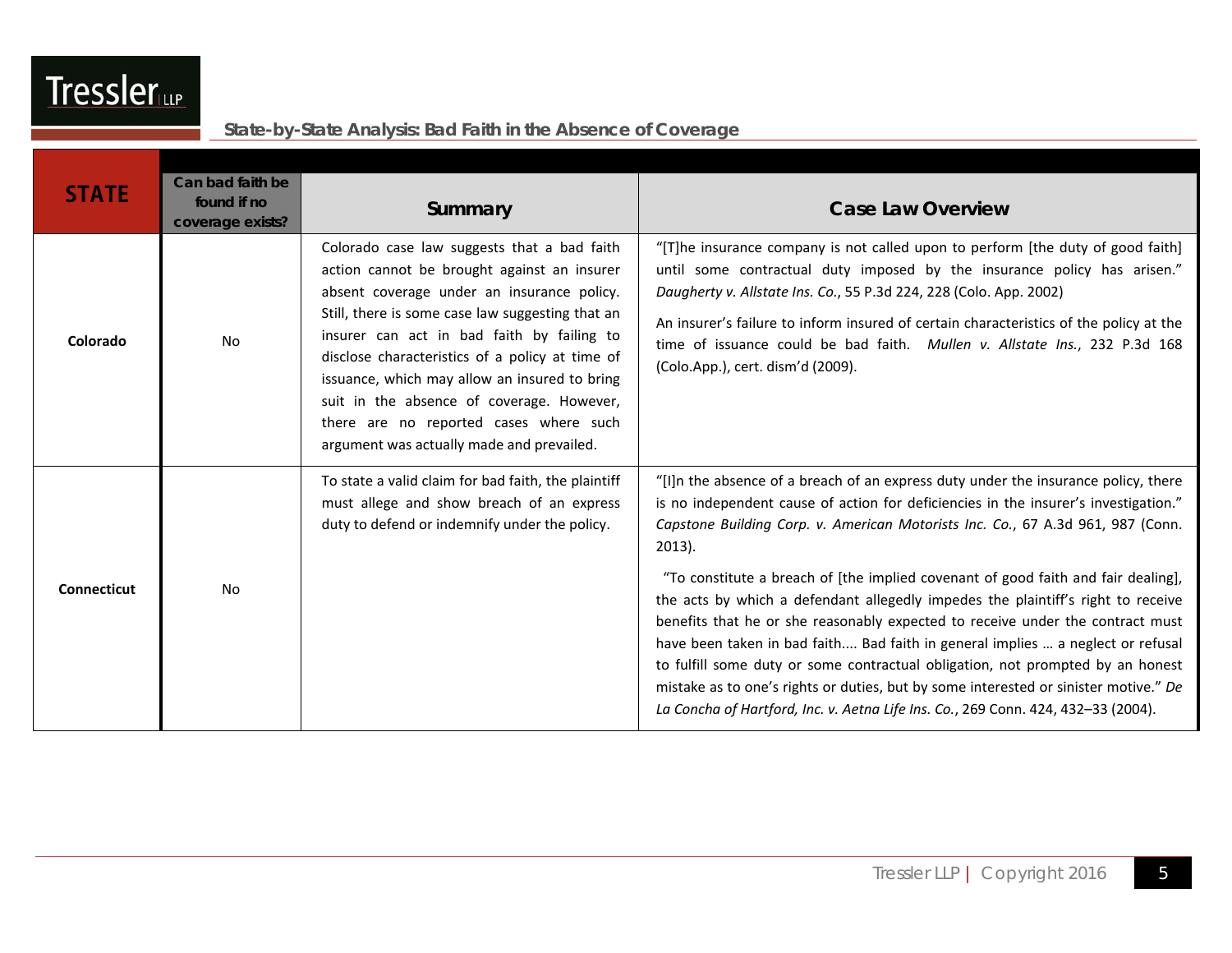| ssle<br>I<br>Ir | d (pr |
|-----------------|-------|
|                 |       |

| <b>STATE</b>            | Can bad faith be<br>found if no<br>coverage exists? | Summary                                                                                                                                                                                            | <b>Case Law Overview</b>                                                                                                                                                                                                                                                                                                                                                                                                                                                                                                                                                                                                                                                                                                                                                                                                                                              |
|-------------------------|-----------------------------------------------------|----------------------------------------------------------------------------------------------------------------------------------------------------------------------------------------------------|-----------------------------------------------------------------------------------------------------------------------------------------------------------------------------------------------------------------------------------------------------------------------------------------------------------------------------------------------------------------------------------------------------------------------------------------------------------------------------------------------------------------------------------------------------------------------------------------------------------------------------------------------------------------------------------------------------------------------------------------------------------------------------------------------------------------------------------------------------------------------|
| <b>Delaware</b>         | No                                                  | In Delaware, a claim of bad faith requires proof<br>that the insurer refused to honor a contractual<br>obligation.                                                                                 | "In order to establish a claim of bad faith, plaintiff must show that the insurer's<br>refusal to honor its contractual obligation was clearly without any reasonable<br>justification." Bryant v. Fed. Kemper Ins. Co., 542 A.2d 347, 352 (Del. Super. 1988)<br>"Existing contract terms control, however, such that implied good faith cannot be<br>used to circumvent the parties' bargain, or to create a 'free-floating duty<br>unattached to the underlying legal document" Dunlap v. State Farm Fire & Cas.<br>Co., 878 A.2d 434, 441-42 (Del. 2005) citing Glenfed Fin. Corp., Commercial Fin. Div.<br>v. Penick Corp., 276 N.J. Super. 163, 175 (App. Div. 1994).                                                                                                                                                                                            |
| District of<br>Columbia | No                                                  | Claims alleging bad faith are solely contract<br>claims and, for this reason, an actual contract<br>must exist and be breached in order for a bad<br>faith claim to be brought against an insurer. | "An insured's claim of bad faith breach of contract against its insurer fails if<br>coverage for the underlying claim does not exist." Am. Nat. Red Cross v. Travelers<br>Indem. Co. of Rhode Island, 896 F. Supp. 8, 11 (D.D.C. 1995).<br>Because an insurance policy establishes a contractual relationship between the<br>company and its policyholder, including an implied covenant of both parties to act<br>in good faith, D.C. only recognizes a contractual claim of bad faith and not tort<br>claims. Choharis v. State Farm Fire & Cas. Co., 961 A.2d 1080, 1087 (D.C. 2008).<br>Even where an insurer offers a complementary defense to an insured, a bad faith<br>action for failure to settle cannot be levied against the insurer where no coverage<br>actually exists. Athridge v. Aetna Cas. & Sur. Co., 351 F.3d 1166, 1175 (D.C. Cir.<br>$2003$ ). |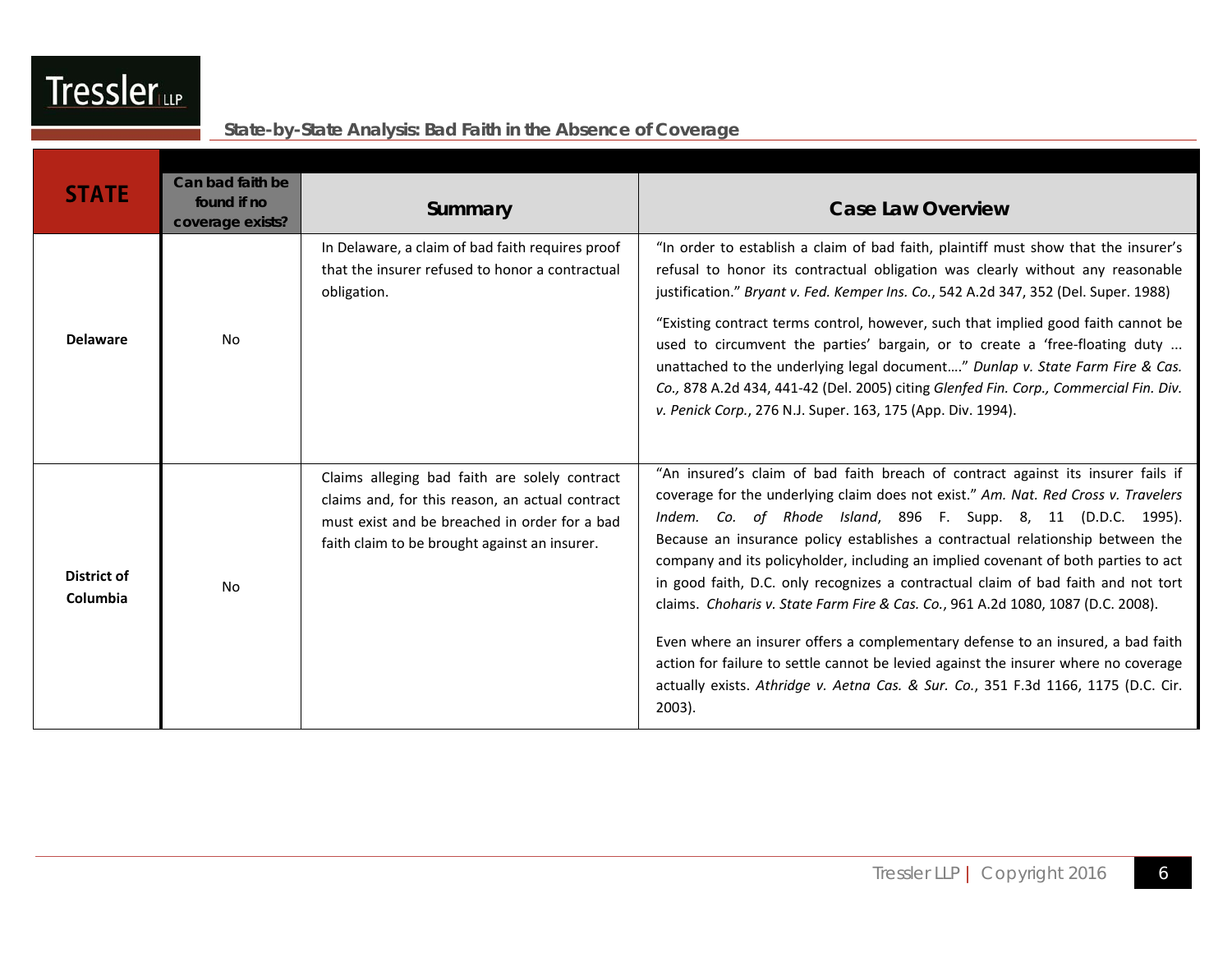| <b>STATE</b>   | Can bad faith be<br>found if no | Summary                                                                                      | <b>Case Law Overview</b>                                                                                                                                                                                                                                                                                                                                                                                                                                                                                                                                                                                                                                                                                                                                                                                                        |
|----------------|---------------------------------|----------------------------------------------------------------------------------------------|---------------------------------------------------------------------------------------------------------------------------------------------------------------------------------------------------------------------------------------------------------------------------------------------------------------------------------------------------------------------------------------------------------------------------------------------------------------------------------------------------------------------------------------------------------------------------------------------------------------------------------------------------------------------------------------------------------------------------------------------------------------------------------------------------------------------------------|
|                | coverage exists?                |                                                                                              |                                                                                                                                                                                                                                                                                                                                                                                                                                                                                                                                                                                                                                                                                                                                                                                                                                 |
|                |                                 | Under Florida law, a determination of<br>coverage is a prerequisite to a bad faith action.   | There must first be a determination that coverage is warranted under an insurance<br>policy before one can bring an action for bad faith against an insurer. Hartford Ins.<br>Co. v. Mainstream Const. Grp., Inc., 864 So. 2d 1270, 1272 (Fla. Dist. Ct. App. 2004).                                                                                                                                                                                                                                                                                                                                                                                                                                                                                                                                                            |
| <b>Florida</b> | <b>No</b>                       |                                                                                              | "[B]ringing a cause of action in court for [an insurer's alleged failure to settle] is<br>premature until there is a determination of liability and extent of damages owed<br>on the first-party insurance contract." Vest v. Travelers Ins. Co., 753 So. 2d 1270,<br>1276 (Fla. 2000).                                                                                                                                                                                                                                                                                                                                                                                                                                                                                                                                         |
| Georgia        | <b>No</b>                       | Where the insurance policy does not provide<br>coverage, no bad faith claim may be asserted. | "To prevail on a claim for an insurer's bad faith under OCGA §33-4-6, the insured<br>must prove: (1) that the claim is covered under the policy" BayRock Mortgage<br>Corp. v. Chicago Title Ins. Co., 648 S.E.2d 433 (Ga. Ct. App. 2007).<br>"[P]enalties for bad faith are not available where  the insurance contract does not<br>provide the coverage demanded. Anderson v. Georgia Farm Bureau Mut. Ins. Co.,<br>255 Ga. App. 734, 737 (2002).<br>"The insured bears the burden of proving bad faith, which is defined as 'any<br>frivolous and unfounded refusal in law or in fact to comply with the demand of the<br>policyholder to pay according to the terms of the policy."" Fortson v. Cotton States<br>Mut. Ins. Co., 168 Ga. App. 155, 157 (1983) citing Royal Ins. Co. v. Cohen, 105<br>Ga.App. 746, 747 (1962). |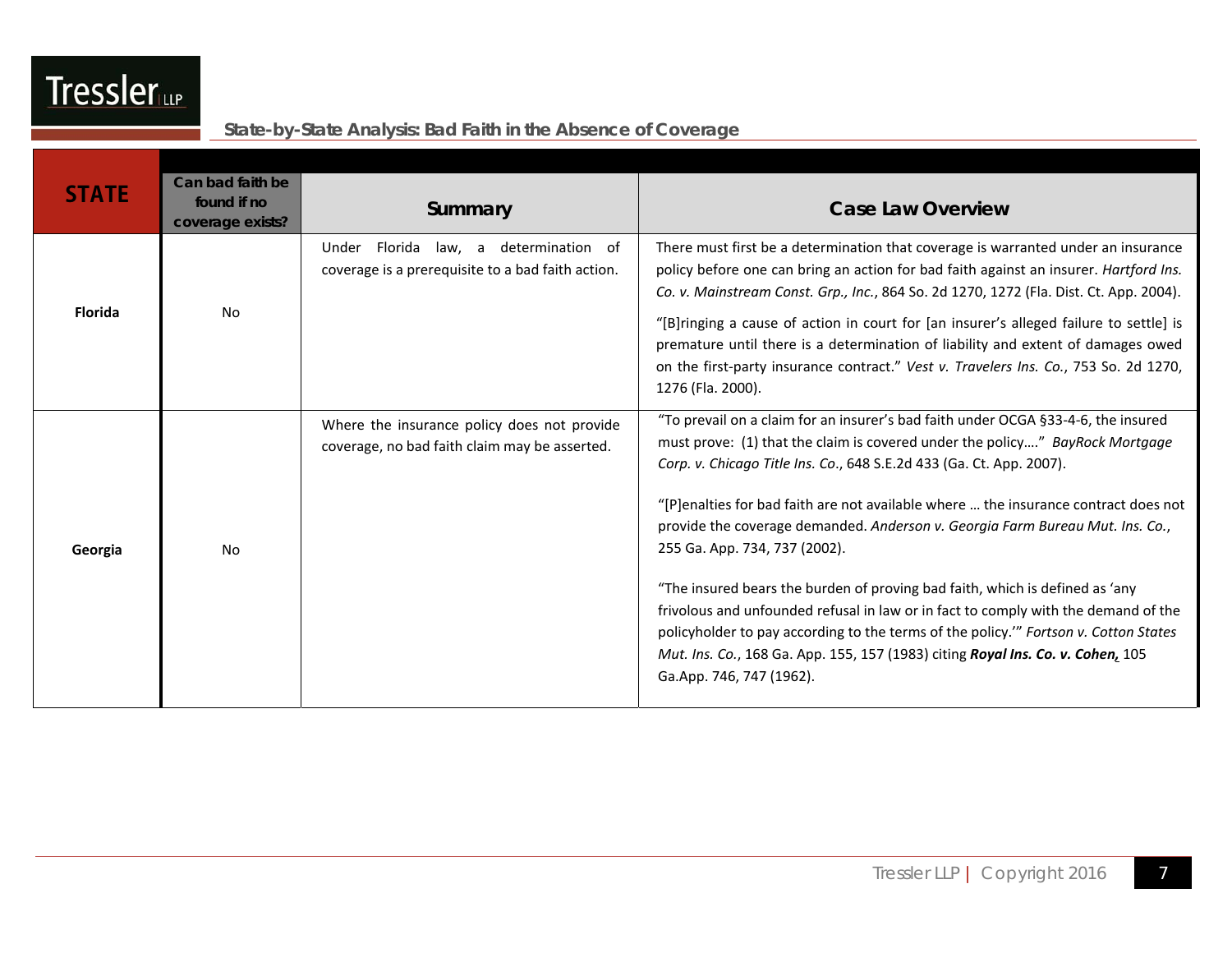| <b>STATE</b> | Can bad faith be<br>found if no<br>coverage exists? | Summary                                                                                                                                                                                                                                                                                                                                                                                                                                                                                                                                                                                                                                                                                                                   | <b>Case Law Overview</b>                                                                                                                                                                                                                                                                                                                                                                                                                                                                                                                                                                                                                                                                                                                                                                                                                                                                                                                                                                                                                                                                                                                                                                                                                                                                                                                      |
|--------------|-----------------------------------------------------|---------------------------------------------------------------------------------------------------------------------------------------------------------------------------------------------------------------------------------------------------------------------------------------------------------------------------------------------------------------------------------------------------------------------------------------------------------------------------------------------------------------------------------------------------------------------------------------------------------------------------------------------------------------------------------------------------------------------------|-----------------------------------------------------------------------------------------------------------------------------------------------------------------------------------------------------------------------------------------------------------------------------------------------------------------------------------------------------------------------------------------------------------------------------------------------------------------------------------------------------------------------------------------------------------------------------------------------------------------------------------------------------------------------------------------------------------------------------------------------------------------------------------------------------------------------------------------------------------------------------------------------------------------------------------------------------------------------------------------------------------------------------------------------------------------------------------------------------------------------------------------------------------------------------------------------------------------------------------------------------------------------------------------------------------------------------------------------|
| Hawaii       | Yes                                                 | Hawaii does allow parties to bring bad faith<br>actions against insurers, but under very limited<br>circumstances. For example, where a policy<br>clearly excludes a claim, an insurer does not<br>have a duty to investigate the claim, so a bad<br>faith action cannot be brought against an<br>insurer for a defective investigation in those<br>circumstances. However, Hawaii has found<br>that, even where a policy clearly excludes a<br>claim, an insurer may nonetheless act in bad<br>faith by mishandling the claim. Similarly, if an<br>insurer conducts itself improperly in defending<br>its insured, the insurer can be found to have<br>acted in bad faith, even where no coverage<br>ultimately existed. | "An insurer may be liable for the improper conduct of the defense of its insured<br>even though it is ultimately determined that the insurer had no duty to defend or<br>indemnify under the terms of the policy." Delmonte v. State Farm Fire & Cas. Co.,<br>90 Haw. 39, 55, 975 P.2d 1159, 1175 (1999), as amended (Mar. 15, 1999) (internal<br>citations omitted).<br>"[T]here is a legal duty, implied in a first- and third-party insurance contract, that<br>the insurer must act in good faith in dealing with its insured, and a breach of that<br>duty of good faith gives rise to an independent tort cause of action. The breach of<br>the express covenant to pay claims, however, is not the sine qua non for an action<br>for breach of the implied covenant of good faith and fair dealing. The implied<br>covenant is breached, whether the carrier pays the claim or not, when its conduct<br>damages the very protection or security which the insured sought to gain by<br>buying insurance." Best Place, Inc. v. Penn Am. Ins. Co., 82 Hawai'i 120, 920 P.2d<br>334 (1996).<br>The insured could not recover for the tort of a bad faith failure to investigate<br>where the policy clearly and unambiguously excluded coverage. Enoka v. AIG<br>Hawaii Ins. Co., 109 Haw. 537, 552 (2006), as corrected (Feb. 28, 2006). |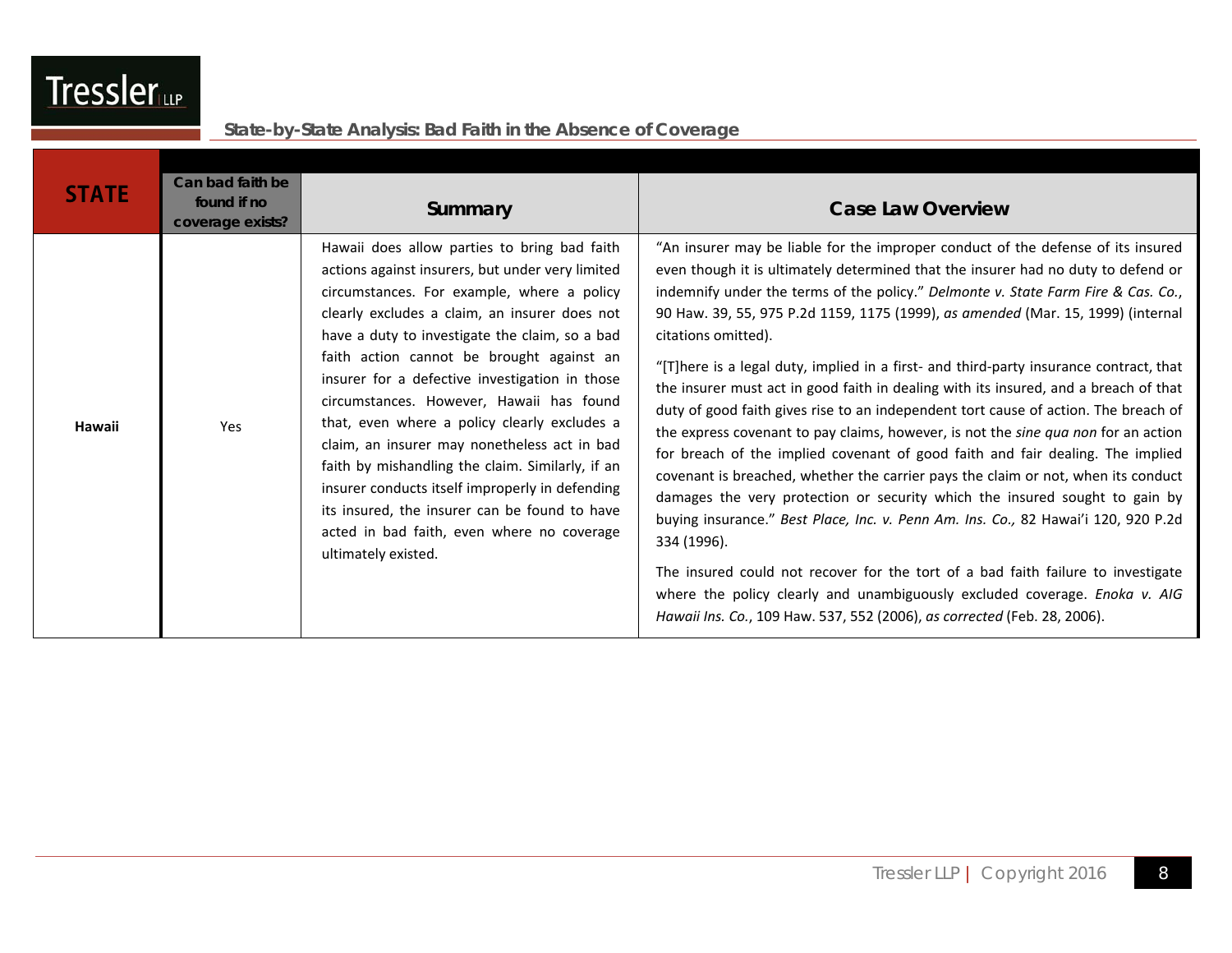| <b>STATE</b>    | Can bad faith be<br>found if no<br>coverage exists? | Summary                                                                                                                                                                                                                                                                                                | <b>Case Law Overview</b>                                                                                                                                                                                                                                                                                                                                                                                                                                                                                                                                                                                                                                                                                                                                                                                                                                                                                    |
|-----------------|-----------------------------------------------------|--------------------------------------------------------------------------------------------------------------------------------------------------------------------------------------------------------------------------------------------------------------------------------------------------------|-------------------------------------------------------------------------------------------------------------------------------------------------------------------------------------------------------------------------------------------------------------------------------------------------------------------------------------------------------------------------------------------------------------------------------------------------------------------------------------------------------------------------------------------------------------------------------------------------------------------------------------------------------------------------------------------------------------------------------------------------------------------------------------------------------------------------------------------------------------------------------------------------------------|
| Idaho           | No                                                  | Both contractual and tort claims of bad faith<br>require proof of actual coverage under the<br>policy. However, the Idaho Supreme Court has<br>suggested that there may be a tort remedy,<br>other than bad faith, where the insurer's<br>conduct constitutes some independent tort,<br>such as fraud. | "Although the tort of bad faith is not a breach of contract claim, to find that [an<br>insurer] committed bad faith  there must also have been a duty under the<br>contract that was breached. Thus, both the breach of contract claim and the bad<br>faith claim depend upon the provisions of the insurance policy." Weinstein v.<br>Prudential Prop. & Cas. Ins. Co., 233 P.3d 1221 (Id. 2010) (internal citation<br>omitted).<br>A plaintiff bringing a bad faith suit for unreasonable denial or unreasonable delay<br>must show that coverage existed under an insurance policy. Robinson v. State Farm<br>Mut. Auto. Ins. Co., 137 Idaho 173, 178 (2002).<br>"[I]t might be shown that in denying [a] claim [an insurer] committed some<br>independently tortious act, which would give rise in itself to an award of punitive<br>damages." White v. Unigard Mut. Ins. Co., 112 Idaho 94, 97 (1986). |
| <b>Illinois</b> | <b>No</b>                                           | Illinois courts have stated on numerous<br>occasions that a claim for violation of Section<br>155 of the Illinois Insurance Code is not<br>available in the absence of coverage under the<br>policy.                                                                                                   | "Where the policy is not triggered, there can be no finding that the insurer acted<br>vexatiously and unreasonably in denying the claim." Rhone v. First Am. Title Ins.<br>Co., 401 Ill. App. 3d 802, 815 (2010).<br>"Section 155 of the Illinois Insurance Code provides a remedy for an insured who<br>encounters unnecessary difficulties when an insurer withholds policy benefits.<br>However, a defendant cannot be liable for section 155 relief where no benefits are<br>owed. Martin v. Illinois Farmers Ins., 318 Ill. App. 3d 751, 764 (2000) (internal<br>citations omitted).                                                                                                                                                                                                                                                                                                                   |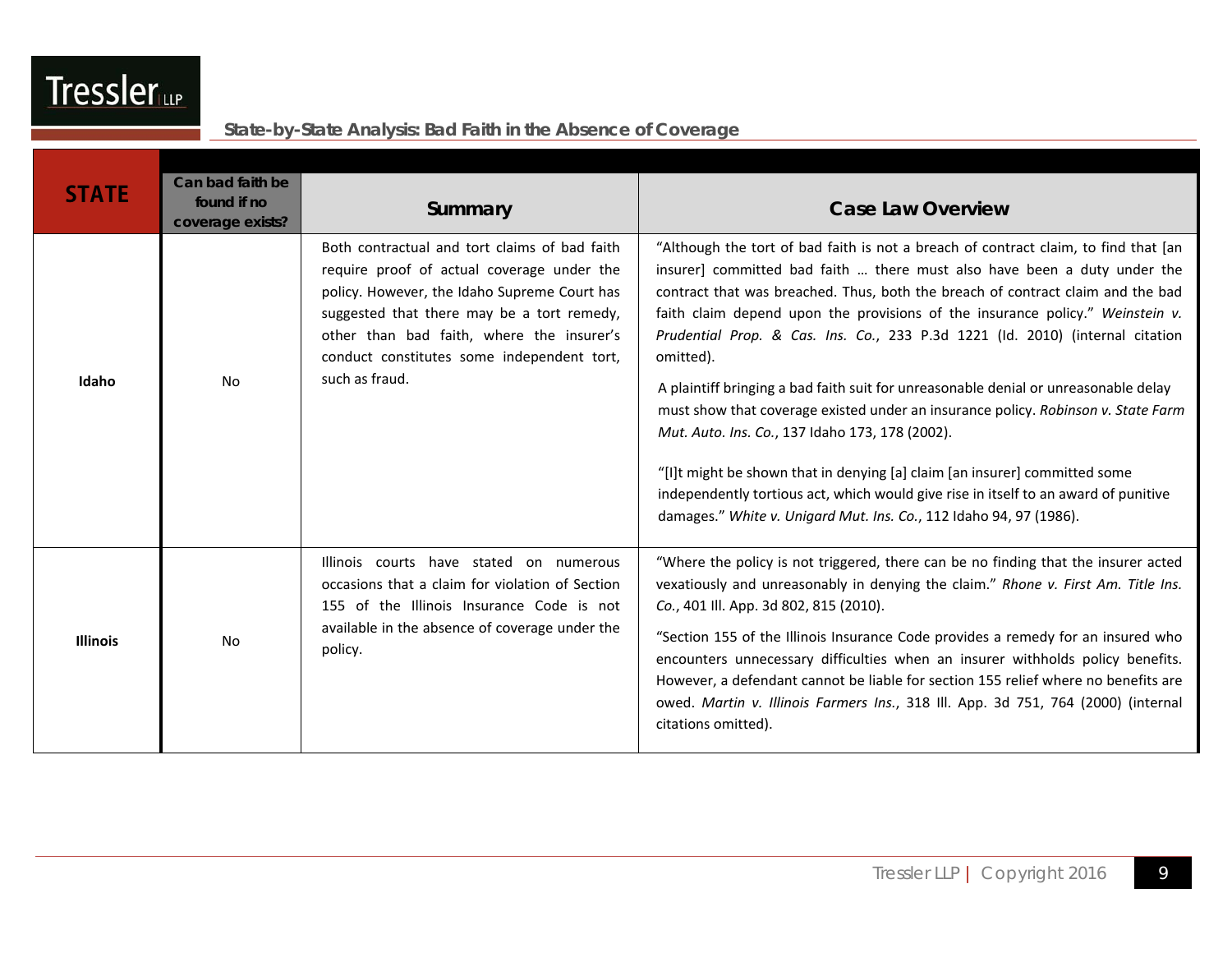| <b>STATE</b> | Can bad faith be<br>found if no<br>coverage exists?         | Summary                                                                                                                                                                                                                                                                                                                                                                                         | <b>Case Law Overview</b>                                                                                                                                                                                                                                                                                                                                                                                                                                                                                                                                                                                                                                                                                                                                                                                                                           |
|--------------|-------------------------------------------------------------|-------------------------------------------------------------------------------------------------------------------------------------------------------------------------------------------------------------------------------------------------------------------------------------------------------------------------------------------------------------------------------------------------|----------------------------------------------------------------------------------------------------------------------------------------------------------------------------------------------------------------------------------------------------------------------------------------------------------------------------------------------------------------------------------------------------------------------------------------------------------------------------------------------------------------------------------------------------------------------------------------------------------------------------------------------------------------------------------------------------------------------------------------------------------------------------------------------------------------------------------------------------|
| Indiana      | Unclear, but<br>possibly yes in<br>limited<br>circumstances | An insurer does not act in bad faith merely by<br>failing to conduct a diligent investigation, and<br>a good faith dispute over coverage defeats a<br>claim for bad faith denial of policy benefits<br>However, an insurer might be held liable for<br>bad faith conduct leading up to the denial of<br>coverage.                                                                               | "[T]he lack of diligent investigation alone is not sufficient to support [a bad faith<br>claim against an insurer.]" Erie Ins. Co. v. Hickman by Smith, 622 N.E.2d 515, 520<br>(Ind. 1993).<br>"Here, apart from Monroe Guaranty's denial of Magwerks' claim based on a good<br>faith dispute over whether coverage did or did not exist, the question is whether<br>Monroe Guaranty's conduct leading up to and including the issuance of the denial<br>letter rose to the level of bad faith. [A] good faith dispute concerning insurance<br>coverage does not automatically preclude a punitive damages claims for bad faith<br>when coverage is denied." Monroe Guar. Ins. Co. v. Magwerks Corp., 829 N.E.2d<br>968, 977 (Ind. 2005).                                                                                                          |
| lowa         | Unclear, but<br>probably no                                 | lowa courts have held that, while failure to<br>investigate a claim may be an element of bad<br>faith, neglectful investigation in itself does not<br>constitute bad faith. And because an insurer<br>with a "reasonably debatable" coverage<br>position does not commit bad faith, an insurer<br>who does not, in fact, owe coverage would<br>most likely not be subject to a bad faith claim. | "When coverage is 'reasonably debatable' the insurer has the right to have its<br>rights adjudicated without being subject to tort claims." Johnson v. Farm Bureau<br>Mut. Ins. Co., 533 N.W.2d 203, 207 (Iowa 1995).<br>"[A]n imperfect investigation, standing alone, is not sufficient cause for recovery if<br>the insurer in fact has an objectively reasonable basis for denying the claim."<br>Sampson v. Am. Standard Ins. Co., 582 N.W.2d 146, 152 (lowa 1998)(citing Reuter<br>v. State Farm Mut. Auto. Ins. Co., 469 N.W.2d 250, 254-55 (lowa 1991).<br>"[A}n insurer's intentional, reckless, or negligent failure to investigate or evaluate a<br>claim is only an element by which the insured may prove that no lawful basis for<br>refusal existed." Reuter v. State Farm Mut. Auto. Ins. Co., 469 N.W.2d 250, 254<br>(lowa 1991). |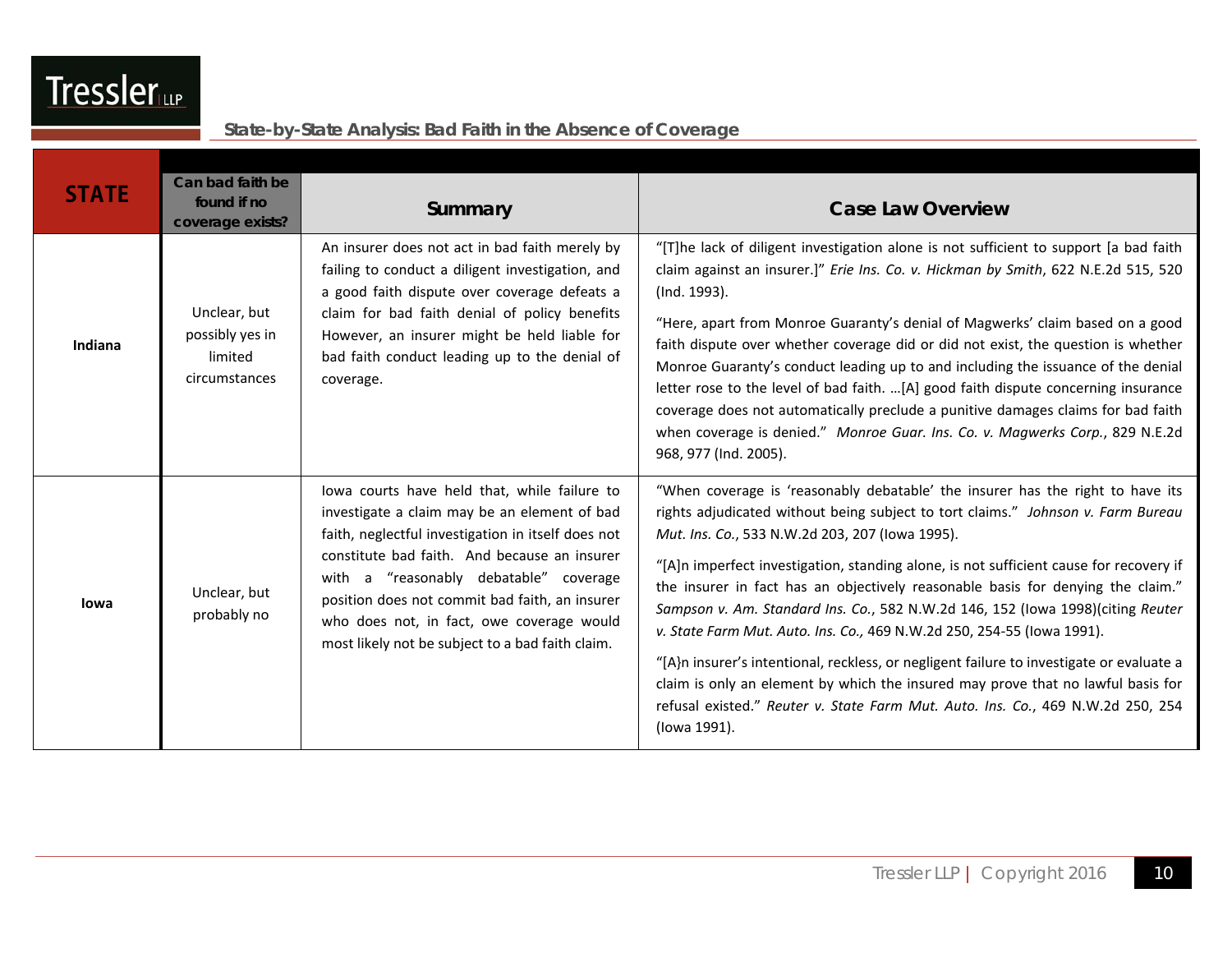| <b>STATE</b>  | Can bad faith be<br>found if no<br>coverage exists? | Summary                                                                                                               | <b>Case Law Overview</b>                                                                                                                                                                                                                                                                                                                                                                                                                                                                                                                       |
|---------------|-----------------------------------------------------|-----------------------------------------------------------------------------------------------------------------------|------------------------------------------------------------------------------------------------------------------------------------------------------------------------------------------------------------------------------------------------------------------------------------------------------------------------------------------------------------------------------------------------------------------------------------------------------------------------------------------------------------------------------------------------|
| <b>Kansas</b> | <b>No</b>                                           | Kansas case law establishes that there must be<br>coverage in order to bring a bad faith claim<br>against an insurer. | Where there is no coverage an insurer does not have a duty to settle on behalf of a<br>customer. Snodgrass v. State Farm Mut. Auto Ins. Co., 804 P.2d 1012 (Kan. Ct. App.<br>1991).<br>Proof that an insured has no coverage under a policy will provide reasonable<br>grounds for an insurer to decline liability and exempt itself for insured's attorney<br>fees for unreasonable denial of liability. Koch v. Prudential Ins. Co. of Am., 205 Kan.<br>561, 565 (1970).                                                                     |
| Kentucky      | <b>No</b>                                           | Kentucky case law clearly establishes there is<br>no claim for bad faith in the absence of<br>coverage.               | Absent a contractual obligation, there simply is no bad faith cause of action, either<br>at common law or by statute. Davidson v. Am. Freightways, Inc., 25 S.W.3d 94, 100<br>$(Ky. 2000)$ .<br>"[I]n the absence of a contractual obligation in an insurance policy for coverage,<br>there can be no claim for bad faith." Kentucky Nat'l Ins. Co. v. Shaffer, 155 S.W.3d<br>738, 742 (Ky. Ct. App. 2005)                                                                                                                                     |
| Louisiana     | <b>No</b>                                           | Louisiana case law explicitly provides that<br>there must be coverage prior to recovery on a<br>bad faith claim.      | "Breach of contract is a condition precedent to recovery for the breach of the duty<br>of good faith" Bayle v. Allstate Ins. Co., 615 F.3d 350, 363 (5th Cir. 2010).<br>"In order to recover statutory penalties against an insurer [for bad faith], an insured<br>'must first have a valid, underlying, substantive claim upon which insurance<br>coverage is based."" Matthews v. Allstate Ins. Co., 731 F. Supp. 2d 552, 566 (E.D. La.<br>2010) (citing Moffett v. Allstate Indem. Co., 2008 WL 5082902, at *4 (E.D.La. Nov.<br>25, 2008)). |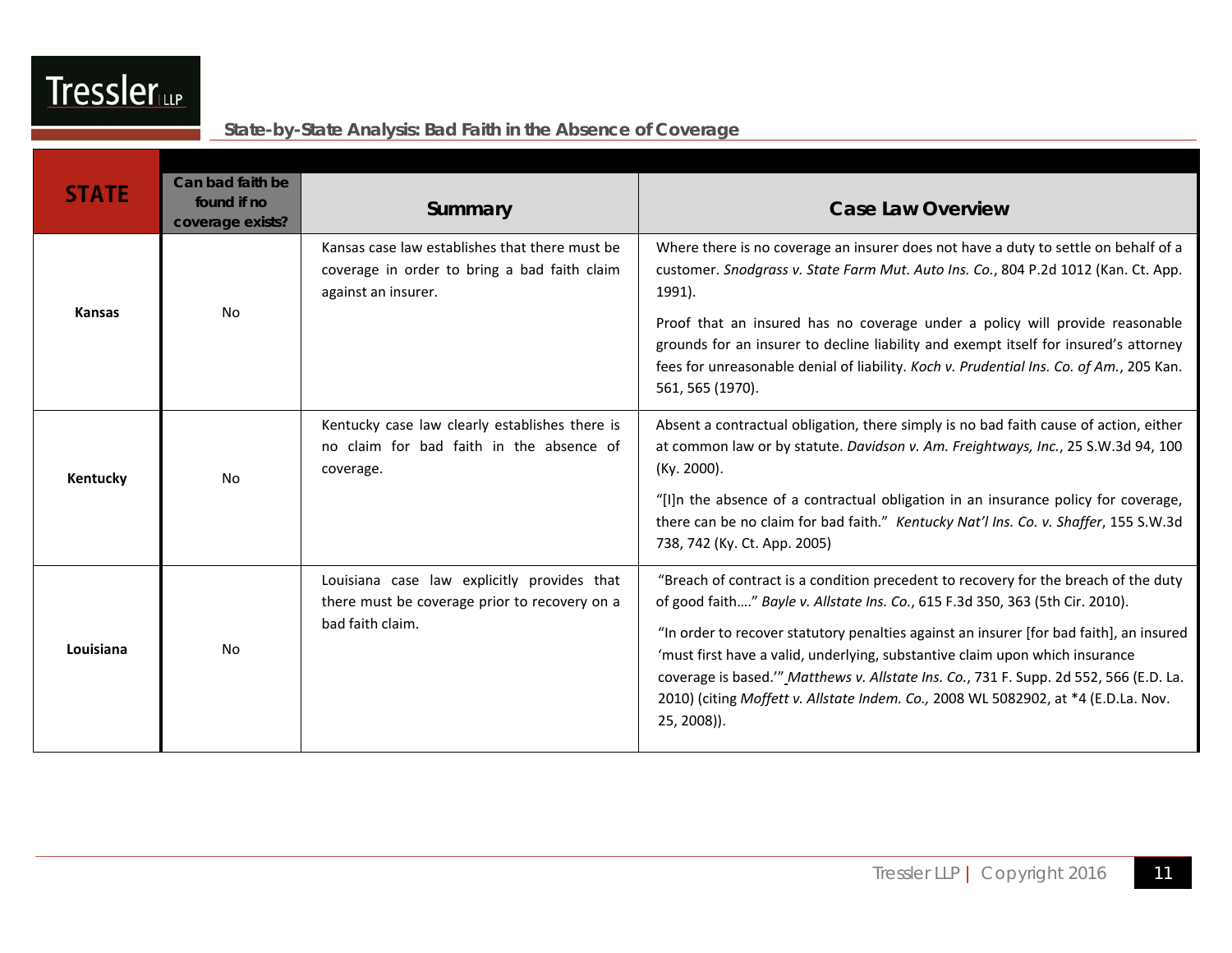| <b>STATE</b>         | Can bad faith be<br>found if no<br>coverage exists? | Summary                                                                                                                                                                                                                                                                              | <b>Case Law Overview</b>                                                                                                                                                                                                                                                                                                                                                                                                                                                                                                                                                                                                                                                        |
|----------------------|-----------------------------------------------------|--------------------------------------------------------------------------------------------------------------------------------------------------------------------------------------------------------------------------------------------------------------------------------------|---------------------------------------------------------------------------------------------------------------------------------------------------------------------------------------------------------------------------------------------------------------------------------------------------------------------------------------------------------------------------------------------------------------------------------------------------------------------------------------------------------------------------------------------------------------------------------------------------------------------------------------------------------------------------------|
| <b>Maine</b>         | <b>No</b>                                           | Generally speaking, Maine courts have not<br>recognized a cause of action for bad faith<br>independent of a cause of action for breach for<br>contract.                                                                                                                              | An independent tort of bad faith resulting from an insurer's breach of its duty to<br>act in good faith and deal fairly with the insured is not available under Maine Law.<br>Weaver v. New England Mut. Life. Ins. Co., 52 F. Supp.2d 127 (D. Maine 1999).                                                                                                                                                                                                                                                                                                                                                                                                                     |
| Maryland             | <b>No</b>                                           | Generally speaking, Maryland<br>does not<br>recognize a cause of action for bad faith<br>against an insurer for failure to pay an<br>insurance claim.                                                                                                                                | "Maryland does not recognize a specific tort action against an insurer for bad faith<br>failure to pay the insurance claim." Johnson v. Federal Kemper Ins. Co., 536 A.2d<br>1211, 1213 (Md. App. 1988), cert denied, 542 A.2d 844 (Md. 1988).                                                                                                                                                                                                                                                                                                                                                                                                                                  |
| <b>Massachusetts</b> | Unclear, but<br>probably no                         | While Massachusetts case law suggests that a<br>bad faith action against an insurer is most<br>likely to fail absent a showing of coverage,<br>courts have suggested that "extortionate<br>tactics" may be enough to support a bad faith<br>action, even in the absence of coverage. | A consumer may not bring a claim under the Massachusetts Consumer Protection<br>Act for non-covered claims because one element of such a statutory claim is "loss<br>to the claimant." Alan Corp. v. ISLIC, 22 F.3d 339, 343 ( $1st$ Cir. 1994).<br>"Lack of coverage or limited coverage could be a ground for such a denial [of a bad<br>faith claim]." Van Dyke v. St. Paul Fire & Marine Ins. Co., 388 Mass. 671, 676<br>(1983).<br>"An absence of good faith and the presence of extortionate tactics generally<br>characterize the basis for a c. 93A-176D action based on unfair settlement<br>practice." Guity v. Commerce Ins. Co., 36 Mass. App. Ct. 339, 344 (1994). |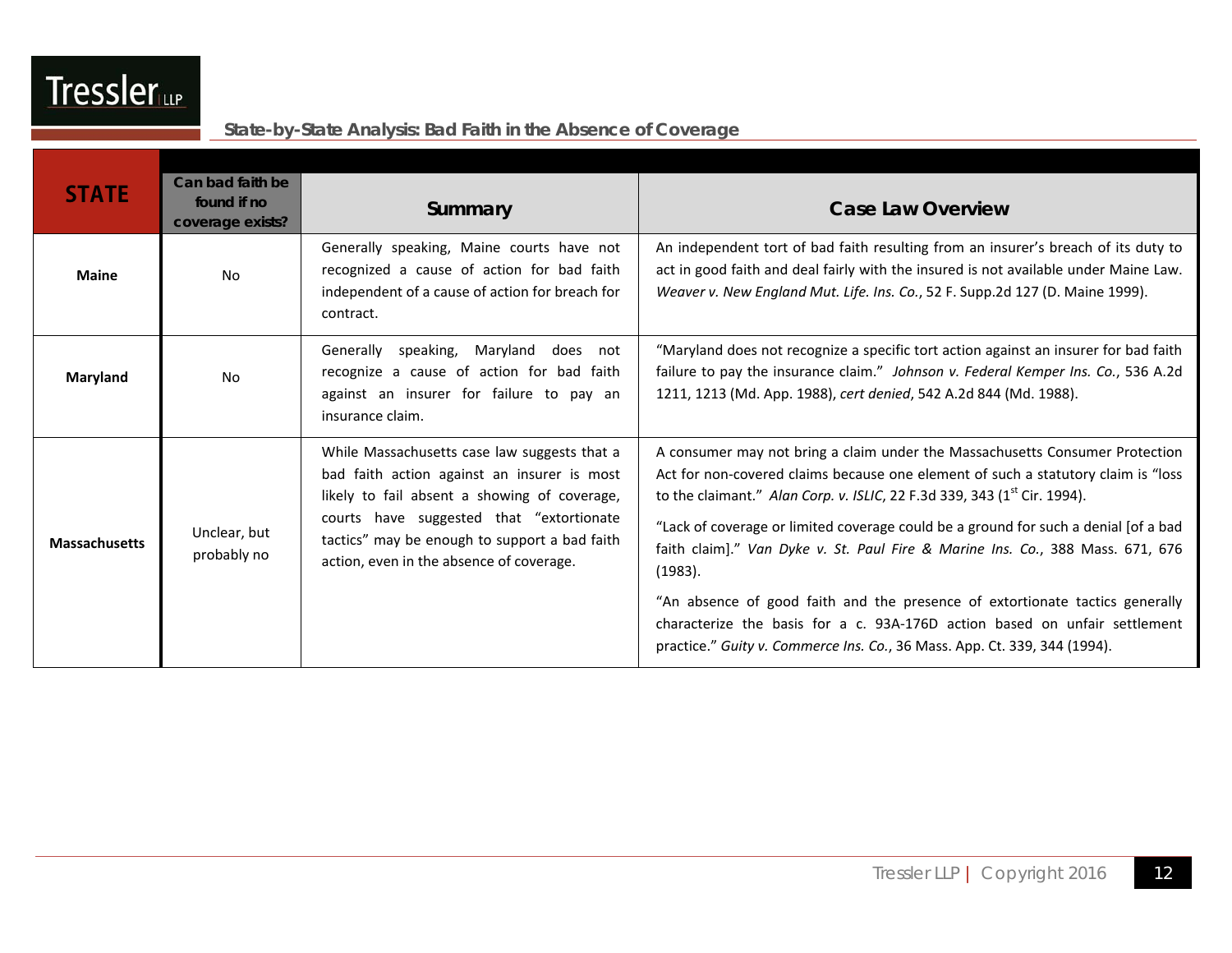| <b>STATE</b>    | Can bad faith be |                                                |                                                                                                                                                                    |
|-----------------|------------------|------------------------------------------------|--------------------------------------------------------------------------------------------------------------------------------------------------------------------|
|                 | found if no      | Summary                                        | <b>Case Law Overview</b>                                                                                                                                           |
|                 | coverage exists? |                                                |                                                                                                                                                                    |
|                 |                  | Michigan courts have intimated that an insurer | "[A] failure to properly investigate an insurance claim can constitute bad faith"                                                                                  |
|                 |                  | can be liable for bad faith for conducting     | Murphy v. Cincinnati Ins. Co., 576 F. Supp. 542, 543 (E.D. Mich. 1983) aff'd, 772 F.2d                                                                             |
|                 |                  | improper investigations (without determining   | 273 (6th Cir. 1985).                                                                                                                                               |
|                 |                  | whether coverage must ultimately exist), and   |                                                                                                                                                                    |
|                 |                  | have listed factors in determining bad faith,  | "Michigan law does recognize an implied contractual duty on the part of the insurer                                                                                |
|                 |                  | some of which do not imply the existence of    | to act in good faith when investigating an insurance claim " Michigan Mun. Risk<br>Mgmt. Auth. v. State Farm Fire & Cas. Co., 559 F. Supp. 2d 794, 809 (E.D. Mich. |
|                 |                  | coverage.                                      | 2008).                                                                                                                                                             |
|                 |                  |                                                |                                                                                                                                                                    |
|                 | Unclear, but     |                                                | Factors to consider when determining whether insurer acted in bad faith include                                                                                    |
| <b>Michigan</b> | possibly yes     |                                                | failure to keep insured fully informed of all developments, failure to initiate                                                                                    |
|                 |                  |                                                | settlement negotiations when warranted, rejection of reasonable offer of                                                                                           |
|                 |                  |                                                | settlement within policy limits, undue delay in accepting reasonable offer to settle                                                                               |
|                 |                  |                                                | potentially dangerous case within policy limits, attempt by insurer to coerce or                                                                                   |
|                 |                  |                                                | obtain involuntary contribution from insured, failure to make proper investigation                                                                                 |
|                 |                  |                                                | of claim prior to refusing settlement offer, disregarding advice or recommendations                                                                                |
|                 |                  |                                                | of adjuster or attorney, serious and recurrent negligence, refusal to settle case                                                                                  |
|                 |                  |                                                | within policy limits following excessive verdict, and failure to take appeal following                                                                             |
|                 |                  |                                                | verdict in excess of policy limits. Commercial Union Ins. Co. v. Liberty Mut. Ins. Co.,                                                                            |
|                 |                  |                                                | 426 Mich. 127, 393 N.W.2d 161 (1986).                                                                                                                              |
|                 |                  |                                                |                                                                                                                                                                    |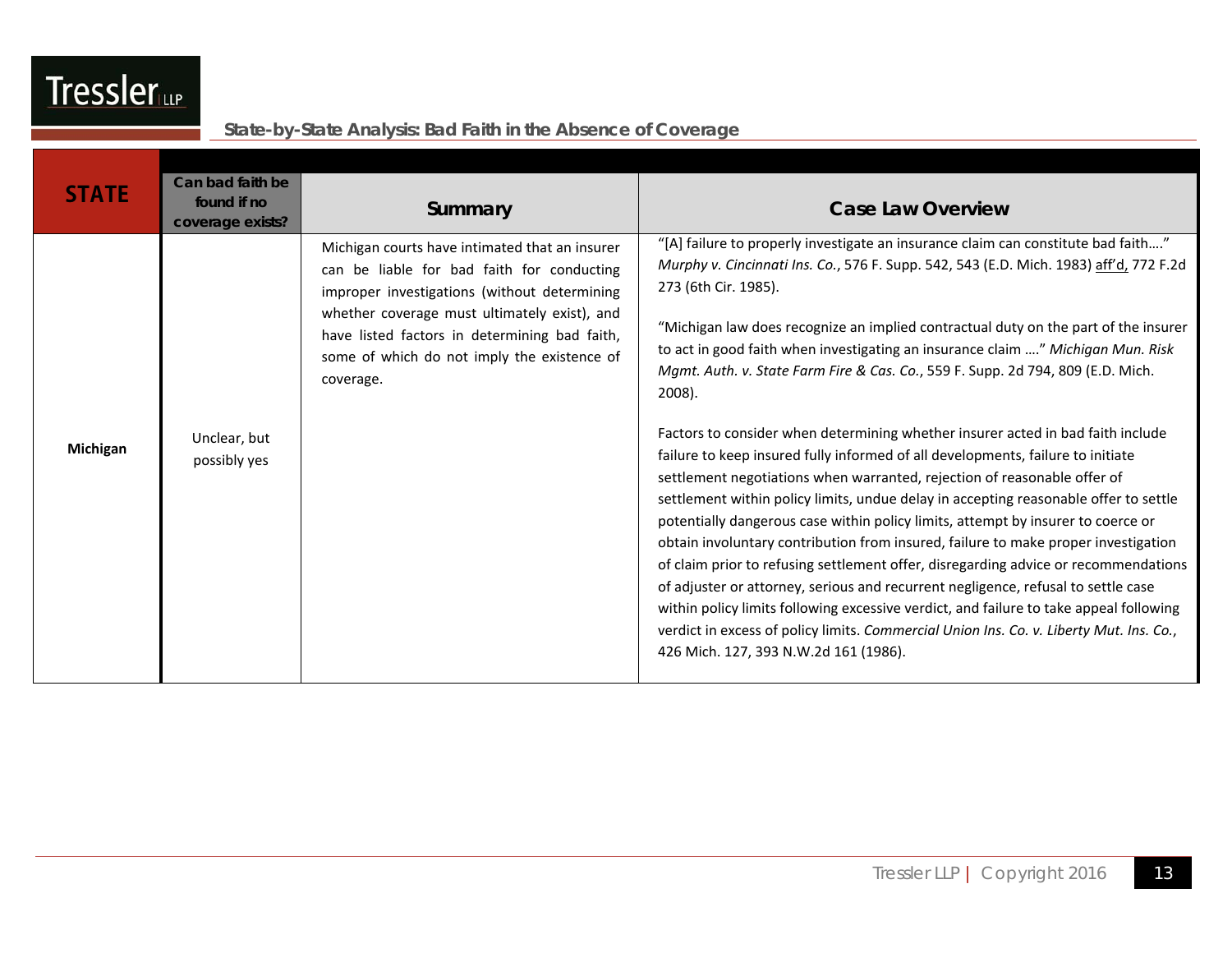| <b>STATE</b>       | Can bad faith be<br>found if no<br>coverage exists? | Summary                                                                                                                                                                       | <b>Case Law Overview</b>                                                                                                                                                                                                                                                                                                                                                                                                                                                                                                                                                                                                                                                                                                                                                                                                                                                                                                                                                                               |
|--------------------|-----------------------------------------------------|-------------------------------------------------------------------------------------------------------------------------------------------------------------------------------|--------------------------------------------------------------------------------------------------------------------------------------------------------------------------------------------------------------------------------------------------------------------------------------------------------------------------------------------------------------------------------------------------------------------------------------------------------------------------------------------------------------------------------------------------------------------------------------------------------------------------------------------------------------------------------------------------------------------------------------------------------------------------------------------------------------------------------------------------------------------------------------------------------------------------------------------------------------------------------------------------------|
| <b>Minnesota</b>   |                                                     | Although there is a statutory cause of action<br>for bad faith denial of claims, it appears that a<br>prerequisite of such a cause of action is<br>coverage under the policy. | Minnesota historically did not recognize a common law cause of action for bad<br>faith denial of insurance benefits when the alleged bad faith conduct is the same<br>as the alleged breach of contract. Medtronic, Inc. v. ConvaCare, Inc., 17 F.3d 252,<br>256 (8 <sup>th</sup> Cir. 1994).                                                                                                                                                                                                                                                                                                                                                                                                                                                                                                                                                                                                                                                                                                          |
|                    | Unclear, but most<br>likely no                      |                                                                                                                                                                               | In 2008, Minnesota enacted Section 604.18 to create a statutory cause of action<br>for bad faith denial of claims, but only if there is an "absence of a reasonable basis<br>for denying the benefits of an insurance policy" and the insurer "knew" or acted in<br>"reckless disregard" of the lack of a reasonable basis.                                                                                                                                                                                                                                                                                                                                                                                                                                                                                                                                                                                                                                                                            |
|                    |                                                     |                                                                                                                                                                               | "In Minnesota, the implied covenant of good faith and fair dealing does not extend<br>to actions beyond the scope of the underlying contact." In re Hennepin County<br>1986 Recycling Bond Lit., 540 N.W.2d 494 (Minn. 1995) (decided in context of<br>municipal bonds).                                                                                                                                                                                                                                                                                                                                                                                                                                                                                                                                                                                                                                                                                                                               |
| <b>Mississippi</b> | <b>No</b>                                           | In Mississippi, one of the prerequisites in<br>bringing a bad faith action against an insurer is<br>that there must actually be coverage under an<br>insurance policy.        | "Under Mississippi law, a finding of coverage is a necessary predicate to bringing a<br>punitive damages claim." Sobley v. S. Nat. Gas Co., 210 F.3d 561, 564 (5th Cir.<br>$2000$ ).<br>"In order to recover punitive damages against an insurance company for bad-faith<br>refusal to pay a claim, or refusal to honor an obligation under an insurance policy,<br>the insured must first demonstrate that the claim or obligation was in fact owed<br>Second, the insured must demonstrate that the insurer has no arguable reason to<br>refuse to pay the claim or to perform its contractual obligation. Finally, in order to<br>recover punitive damages from the insurer for bad faith, the insured must<br>demonstrate that the insurer's breach of the insurance contract 'results from an<br>intentional wrong, insult, or abuse as well as from such gross negligence as<br>constitutes an intentional tort."" Essinger v. Liberty Mut. Fire Ins. Co., 529 F.3d 264,<br>271 (5th Cir. 2008). |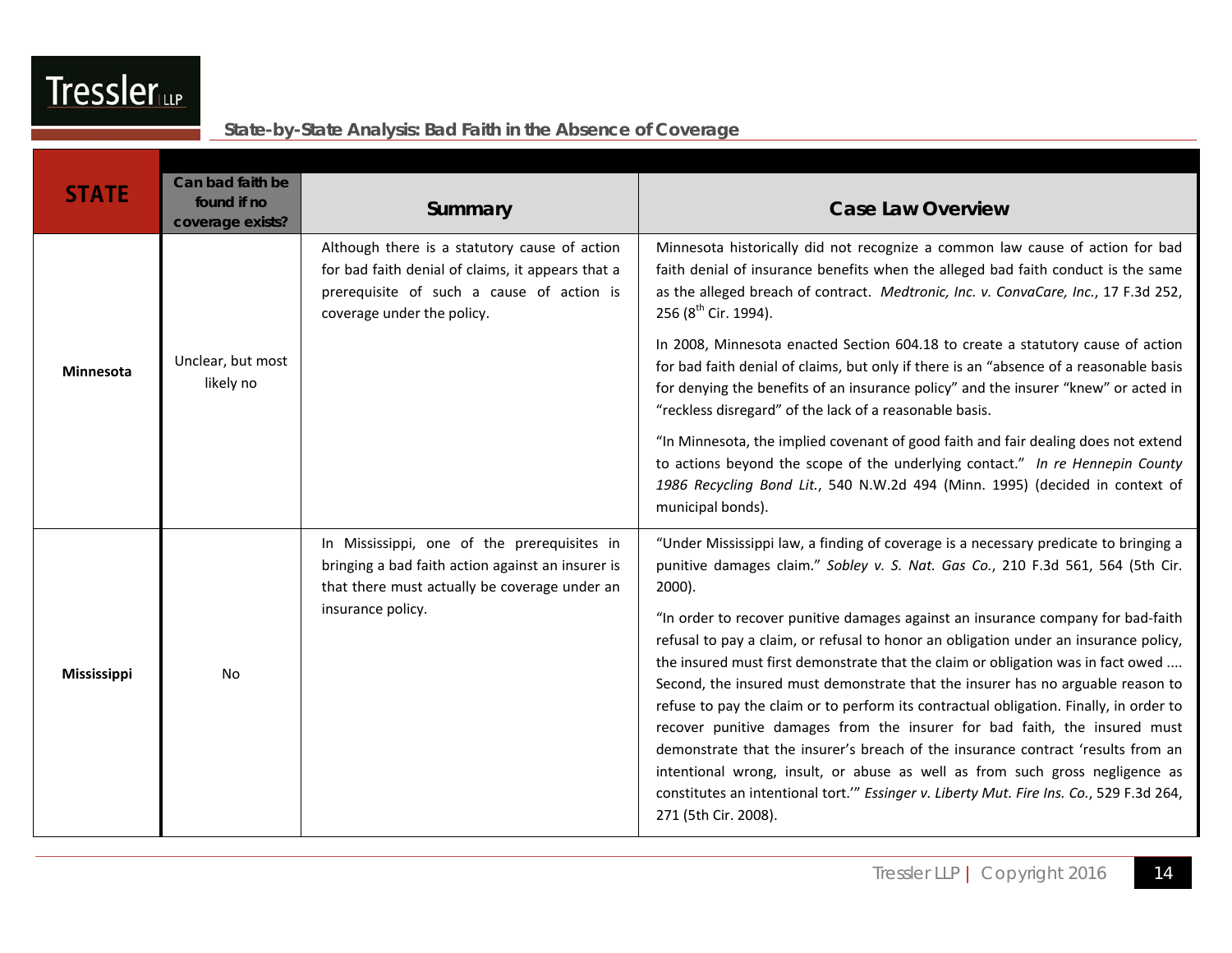| <b>STATE</b>    | Can bad faith be<br>found if no<br>coverage exists? | Summary                                                                                                                                                                                                                                                                                                                                                                                        | <b>Case Law Overview</b>                                                                                                                                                                                                                                                                                                                                                                                                                                  |
|-----------------|-----------------------------------------------------|------------------------------------------------------------------------------------------------------------------------------------------------------------------------------------------------------------------------------------------------------------------------------------------------------------------------------------------------------------------------------------------------|-----------------------------------------------------------------------------------------------------------------------------------------------------------------------------------------------------------------------------------------------------------------------------------------------------------------------------------------------------------------------------------------------------------------------------------------------------------|
| <b>Missouri</b> | Unclear                                             | While Missouri case law seems to suggest that<br>coverage is a prerequisite for a bad faith<br>action, courts have also found that an insurer<br>can be liable for "vexatiousness" through an<br>inadequate investigation. However, it is<br>unclear whether an inadequate investigation is<br>vexatious where an adequate investigation<br>would have established the absence of<br>coverage. | "A refusal to pay based on a suspicion that is unsupported by substantial facts is<br>vexatious. The adequacy of an insurer's investigation of a claim may be considered<br>evidence of vexatiousness. The denial of liability without stating any ground for<br>denial is sufficient to warrant the submission of vexatious damages. Allen v. State<br>Farm Mut. Auto. Ins. Co., 753 S.W.2d 616, 620 (Mo. Ct. App. 1988)(internal<br>citations omitted). |
| <b>Montana</b>  | No                                                  | Montana is explicit in requiring insurance<br>coverage as a prerequisite to a bad faith<br>action.                                                                                                                                                                                                                                                                                             | Claims of bad faith against insurers are premised upon the existence of a contract<br>between an insurer and the insured; where a policy excludes coverage, a plaintiff's<br>bad faith action against an insurer fail as "a matter of law." Truck Ins. Exch. v.<br>Waller, 252 Mont. 328, 334-35 (1992).                                                                                                                                                  |
| <b>Nebraska</b> | Yes, in limited<br>circumstances                    |                                                                                                                                                                                                                                                                                                                                                                                                | Where the facts supporting the bad faith claim differ from those supporting the<br>breach of contract claim, an insured need not prevail on the breach of contract<br>claim in order to prevail on the bad faith claim. Nor does ultimate payment of the<br>claim defeat a bad faith claim. LeRette v. American Medical Security, Inc. 705<br>N.W.2d 41, 48-49 (Neb. 2005).                                                                               |
| <b>Nevada</b>   | <b>No</b>                                           | Nevada law dictates that an insured must have<br>"legal entitlement" under an insurance policy<br>prior to bringing an action in bad faith.                                                                                                                                                                                                                                                    | "Until the insured has established 'legal entitlement,' no claim for bad faith will<br>lie." Pemberton v. Farmers Ins. Exch., 109 Nev. 789, 796-97 (1993).                                                                                                                                                                                                                                                                                                |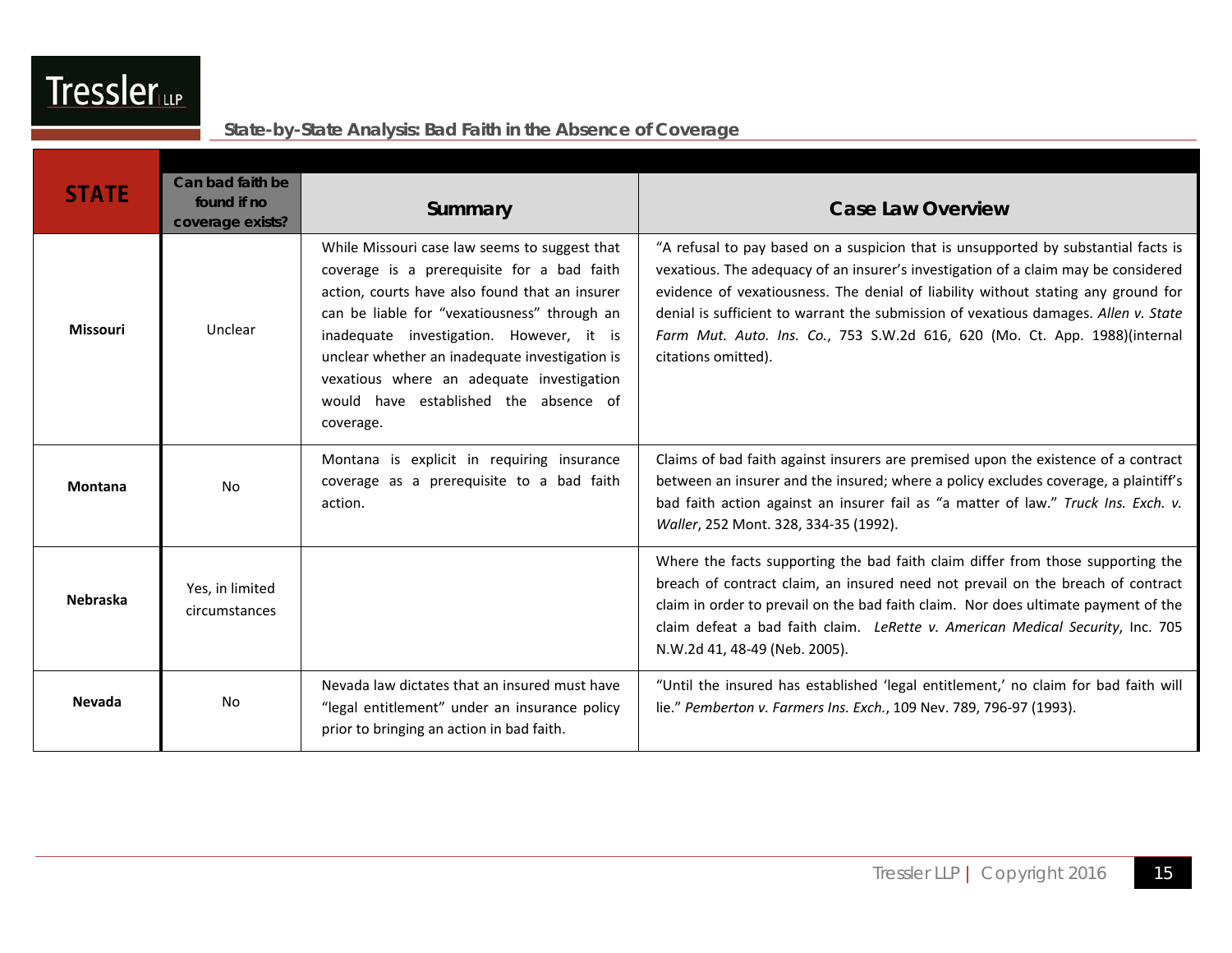

| <b>STATE</b>         | Can bad faith be<br>found if no<br>coverage exists? | Summary                                                                                                                                                                                                                                                                                                                                                  | <b>Case Law Overview</b>                                                                                                                                                                                                                                                                                                                                                                                                                                                                                                                                                                                                                                                                                                                          |
|----------------------|-----------------------------------------------------|----------------------------------------------------------------------------------------------------------------------------------------------------------------------------------------------------------------------------------------------------------------------------------------------------------------------------------------------------------|---------------------------------------------------------------------------------------------------------------------------------------------------------------------------------------------------------------------------------------------------------------------------------------------------------------------------------------------------------------------------------------------------------------------------------------------------------------------------------------------------------------------------------------------------------------------------------------------------------------------------------------------------------------------------------------------------------------------------------------------------|
| <b>New Hampshire</b> | <b>No</b>                                           | An insured's failure to establish its entitlement<br>to coverage is fatal to its claim for bad faith.                                                                                                                                                                                                                                                    | "If it is determined in the declaratory judgment action that the plaintiffs' policy did<br>cover the services [in dispute], the plaintiffs will then, and only then, be able to<br>assert their claim that the defendant's denial of benefits was in bad faith. Jarvis v.<br>Prudential Ins. Co., 448 A.2d 407 (N.H. 1982).<br>An insured may bring a claim for bad faith at the same time as a claim for<br>declaratory judgment. However, "[I]ogic dictates that if an insured is not entitled<br>to the coverage in dispute, then the insured cannot maintain an action for breach<br>of contract—in bad faith or otherwise—for failure to provide said coverage." Lister<br>v. Bankers Life & Cas. Co., 218 F. Supp. 2d 49, 52 (D.N.H. 2002). |
| <b>New Jersey</b>    | Yes, but only under<br>very unique<br>circumstances | While New Jersey courts generally require<br>proof of actual coverage in order to assert a<br>claim of bad faith claim against an insurer,<br>there seems to be a very narrow exception to<br>this rule where a claim becomes time-barred<br>due to an insurer's unreasonable delay in<br>investigating that claim and "stringing along"<br>the insured. | An insurer acts in bad faith when "stringing along" an insured for long periods of<br>time in order to render a claim stale that would have otherwise been covered<br>under a policy. Price v. New Jersey Mfrs. Ins. Co., 368 N.J. Super. 356, 365 (App.<br>Div. 2004) aff'd, 182 N.J. 519, 867 A.2d 1181 (2005).<br>In order for an insurer to have acted in bad faith, coverage must exist for the<br>insured's loss. Hudson Universal, Ltd. v. Aetna Ins. Co., 987 F. Supp. 337, 342 (D.N.J.<br>1997).                                                                                                                                                                                                                                         |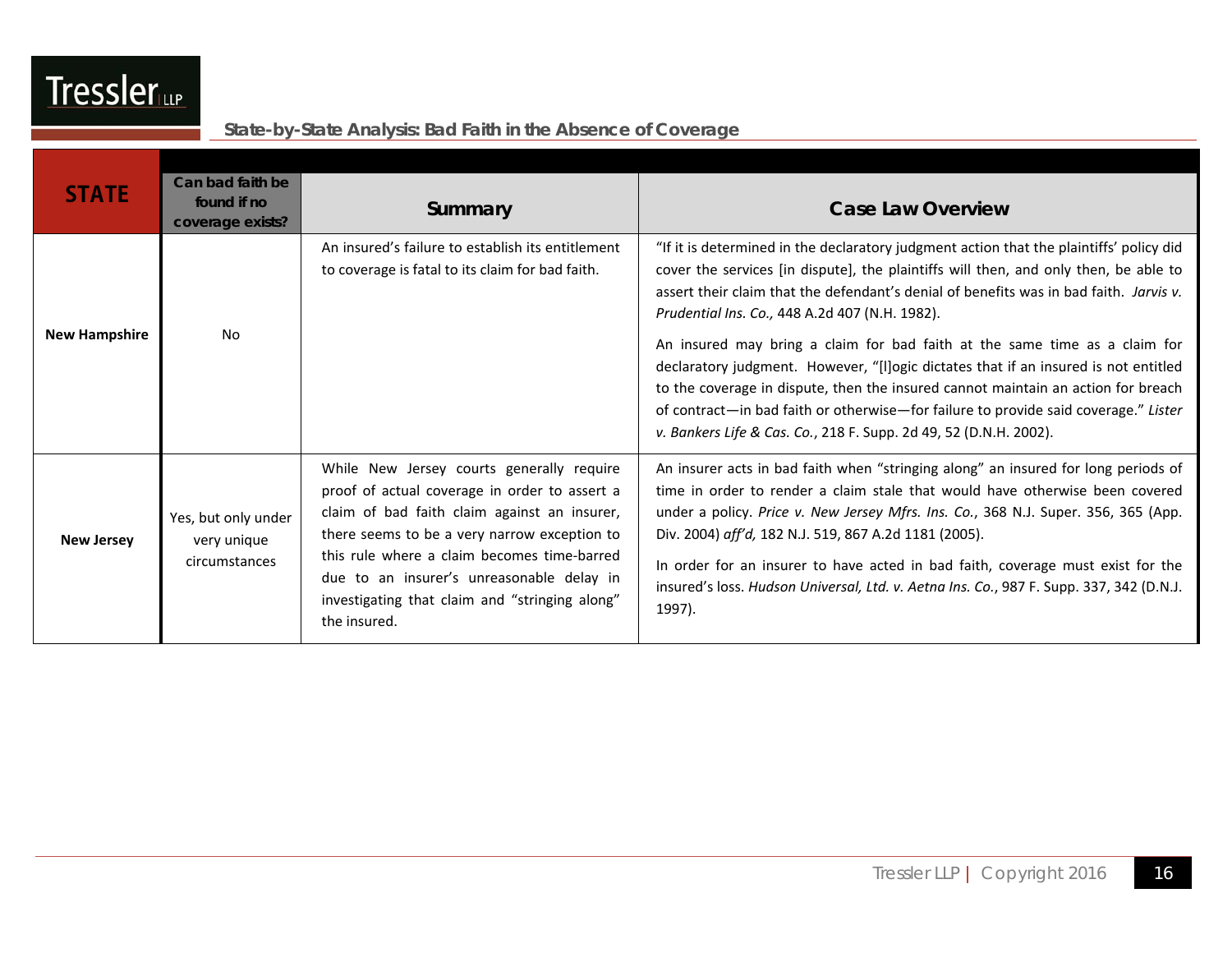| Ir | Sen. |
|----|------|
|    |      |

| <b>STATE</b>      | Can bad faith be<br>found if no<br>coverage exists? | Summary                                                                                             | <b>Case Law Overview</b>                                                                                                                                                                                                                                                                                                                                               |
|-------------------|-----------------------------------------------------|-----------------------------------------------------------------------------------------------------|------------------------------------------------------------------------------------------------------------------------------------------------------------------------------------------------------------------------------------------------------------------------------------------------------------------------------------------------------------------------|
|                   |                                                     | Coverage is a prerequisite to a bad faith action<br>under New Mexico law.                           | "[T]he concept of bad faith failure to pay in the insurance context does not arise<br>unless there is a contractual duty to pay under the policy." Charter Servs., Inc. v.<br>Principal Mut. Life Ins. Co., 1994-NMCA-007, 117 N.M. 82, 88.                                                                                                                            |
| <b>New Mexico</b> | No.                                                 |                                                                                                     | "Thus, if the insurer fails to meet 'basic standards of competency' in investigating a<br>claim or researching the applicable law, such conduct is 'strong evidence' of bad<br>faith, but is not in itself sufficient to support the plaintiff's bad-faith failure-to-<br>settle claim." Sloan v. State Farm Mut. Auto. Ins. Co., 2004-NMSC-004, 135 N.M.<br>106, 114. |
| <b>New York</b>   | No.                                                 | Under<br>York law, coverage is a<br>New<br>prerequisite to a bad faith claim against an<br>insurer. | "It has been recognized that bad faith cannot be established when the insurer has<br>an arguable basis for denying coverage." Redcross v. Aetna Cas. & Sur. Co., 260<br>A.D.2d 908, 913 (1999)                                                                                                                                                                         |
|                   |                                                     |                                                                                                     | "That [bad faith] claim should have been dismissed as a matter of law, since a<br>claim of bad faith must be predicated on the existence of coverage of the loss in<br>question." Zurich Ins. Co. v. Texasgulf, Inc., 233 A.D.2d 180, 180 (1996).                                                                                                                      |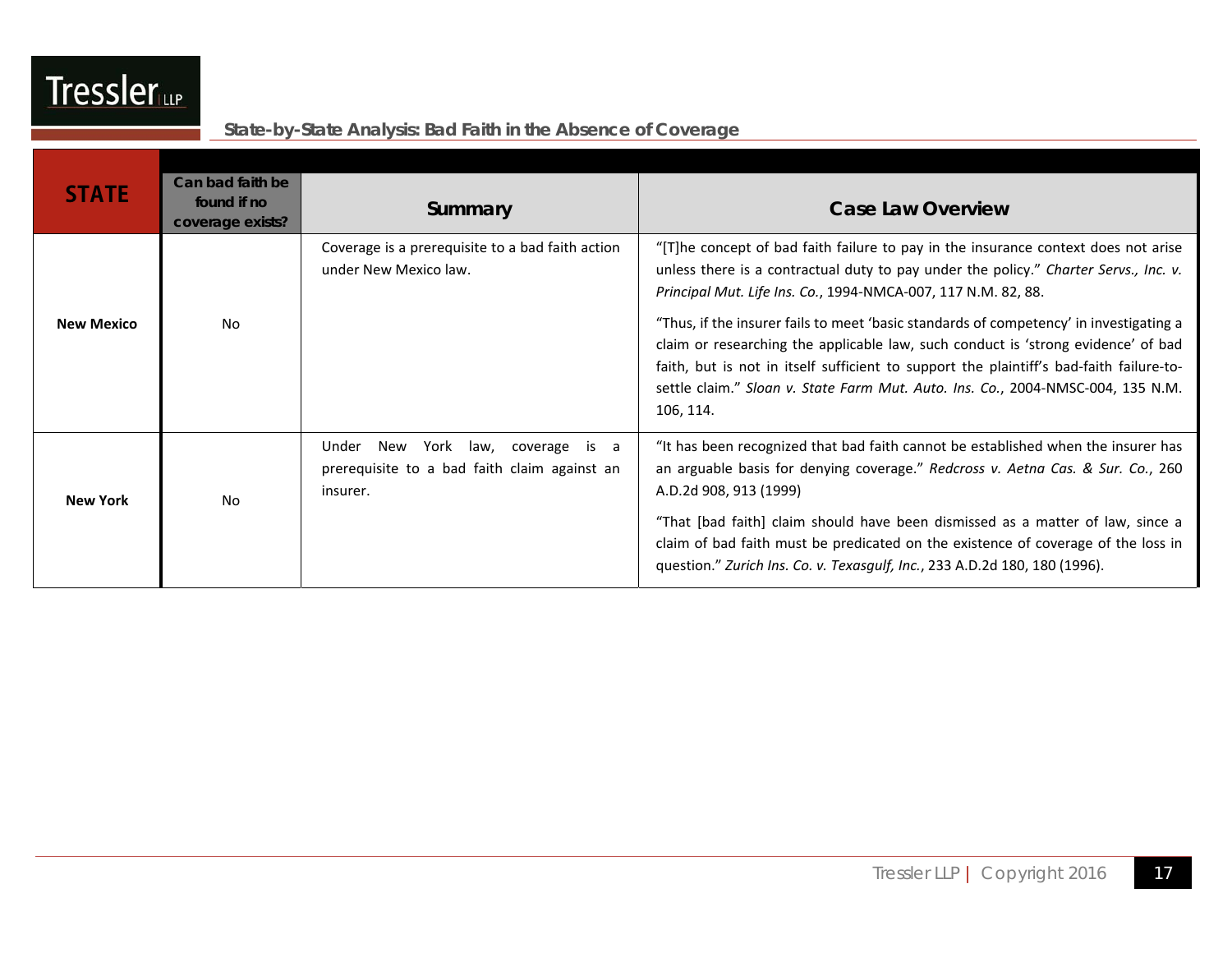| <b>STATE</b>          | Can bad faith be<br>found if no<br>coverage exists? | Summary                                                                                                                                                                                                                                               | <b>Case Law Overview</b>                                                                                                                                                                                                                                                                                                                                                                                                                                                                                                                                                                                                                                                                                                                                                                                                                |
|-----------------------|-----------------------------------------------------|-------------------------------------------------------------------------------------------------------------------------------------------------------------------------------------------------------------------------------------------------------|-----------------------------------------------------------------------------------------------------------------------------------------------------------------------------------------------------------------------------------------------------------------------------------------------------------------------------------------------------------------------------------------------------------------------------------------------------------------------------------------------------------------------------------------------------------------------------------------------------------------------------------------------------------------------------------------------------------------------------------------------------------------------------------------------------------------------------------------|
| <b>North Carolina</b> | Yes                                                 | North Carolina courts state that bad faith may<br>exist whether or not a contract has been<br>breached. Furthermore, courts have stated<br>that if an insurance company "rightly denies an<br>insured's claim," they still must act in good<br>faith. | "[N]othing in the case law requires that the tortious conduct be accompanied by<br>a breach of the contract, even though most, if not all, of the cases have as a factual<br>background the insurance company's refusal to pay. We do not believe an action<br>for punitive damages from tortious conduct is precluded when the company<br>eventually pays, if bad faith delay and aggravating conduct is present." Robinson v.<br>N. Carolina Farm Bureau Ins. Co., 86 N.C. App. 44, 49-50 (1987).<br>"Thus, even if an insurance company rightly denies an insured's claim, and<br>therefore does not breach its contract, as here, the insurance company<br>nevertheless must employ good business practices which are neither unfair nor<br>deceptive." Nelson v. Hartford Underwriters Ins. Co., 177 N.C. App. 595, 609<br>(2006). |
| <b>North Dakota</b>   | Unclear, but most<br>likely no                      | Since North Dakota courts have defined an<br>insurer's unreasonable conduct as including<br>the failure to compensate an insured for a<br>covered loss, it may be implied that coverage<br>is a prerequisite to a bad faith action.                   | "An insurer has a duty to act fairly and in good faith in dealing with its insured,<br>including a duty of fair dealing in paying claims, providing defenses to claims,<br>negotiating settlements, and fulfilling all other contractual obligations The<br>gravamen of the test for bad faith is whether the insurer acts unreasonably in<br>handling an insured's claim. An insurer acts unreasonably by failing to compensate<br>an insured for a loss covered by a policy, unless the insurer has a proper cause for<br>refusing payment. Hartman v. Estate of Miller, 2003 ND 24, ¶ 12 (internal citations<br>omitted).                                                                                                                                                                                                            |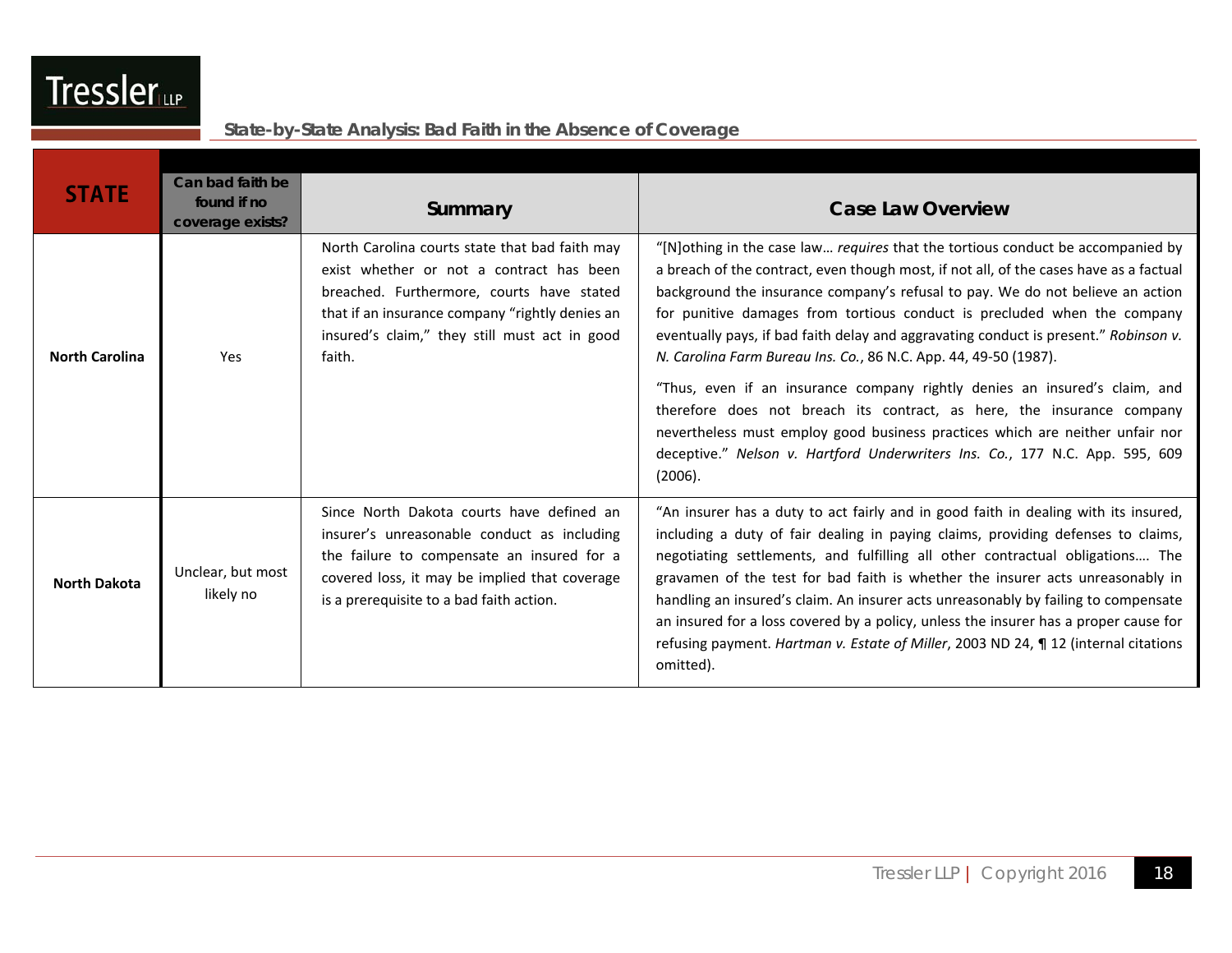| ssle<br>Γr<br>≘rա∍ |
|--------------------|
|--------------------|

| <b>STATE</b> | Can bad faith be<br>found if no<br>coverage exists? | Summary                                                                                                                                                                                                    | <b>Case Law Overview</b>                                                                                                                                                                                                                                                                                                                                                                                                                                                                                                                                                                                                                                                                                                                                                                                                                                                                                                                                                                                                                                                                                                                                                                                                                                                      |
|--------------|-----------------------------------------------------|------------------------------------------------------------------------------------------------------------------------------------------------------------------------------------------------------------|-------------------------------------------------------------------------------------------------------------------------------------------------------------------------------------------------------------------------------------------------------------------------------------------------------------------------------------------------------------------------------------------------------------------------------------------------------------------------------------------------------------------------------------------------------------------------------------------------------------------------------------------------------------------------------------------------------------------------------------------------------------------------------------------------------------------------------------------------------------------------------------------------------------------------------------------------------------------------------------------------------------------------------------------------------------------------------------------------------------------------------------------------------------------------------------------------------------------------------------------------------------------------------|
| Ohio         | Unclear, but most<br>likely no                      | Ohio courts have generally held that a finding<br>of coverage is a necessary prerequisite to a<br>finding of bad faith. However, there is a<br>conflict among some Ohio appellate courts on<br>this point. | "Having found  in our discussion of [the insured's] second assignment of error no<br>coverage exists under the Medical Payments Coverage section of the Policy, we<br>find the trial court properly granted Motorists' summary judgment on [the<br>insured's] bad faith claim. Brunn v. Motorists Mut. Ins. Co., 2006 WL 29116 (Ohio<br>Ct. App. Jan. 5, 2006).<br>A Plaintiff's claim that an insurer failed to pay under a policy is dependent upon a<br>showing that Plaintiff's claim was covered under the policy. Skinner v. Guarantee<br>Trust Life Ins. Co., 813 F. Supp. 2d 865, 870 (S.D. Ohio 2011).<br>Although insured's claim was time-barred, "a cause of action for the tort of bad<br>faith may exist irrespective of any liability arising from a breach of contract "<br>Bullet Trucking, Inc. v. Glen Falls Ins. Co., 616 N.E.2d 1123 (Ohio. Ct. App. 1992).<br>But see Pasco v. State Auto. Mut. Ins. Co., 1999 WL 1221633 (Ohio. Ct. App. Dec.<br>21, 1999) (rejecting Bullet Trucking as dicta and incorrect); Hahn's Electric Co. v.<br>Cochran, 2002 WL 31111850 (Ohio. Ct. App. Sept. 23, 2002) (rejecting Bullet<br>Trucking, and granting judgment in favor of insurer of bad faith failure to<br>investigate claim where there was no coverage). |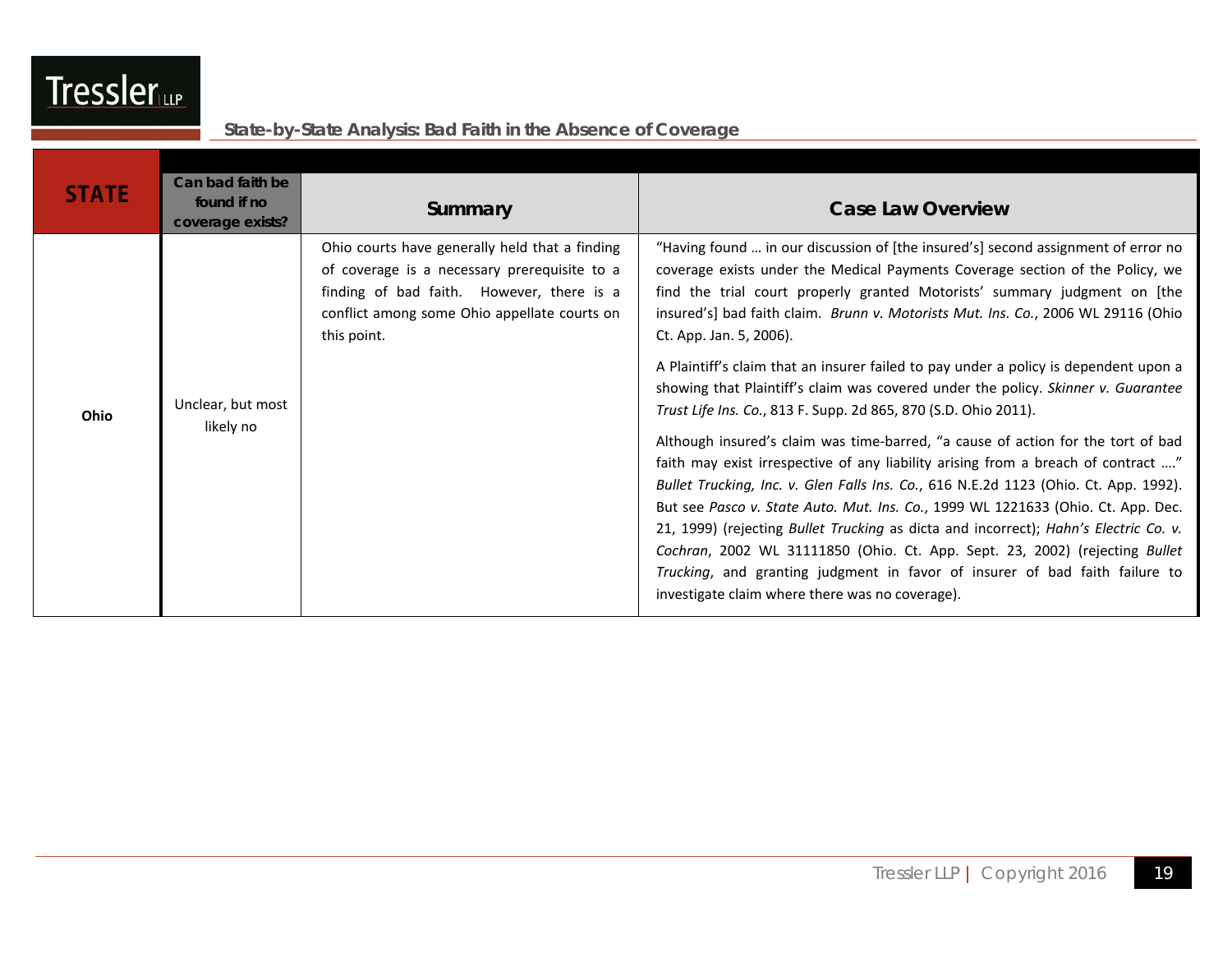| <b>STATE</b> | Can bad faith be<br>found if no<br>coverage exists? | Summary                                                                                                                                                                                                                                                                                                   | <b>Case Law Overview</b>                                                                                                                                                                                                                                                                                                                                                                                                                                                                                                                                                                                                                                                                                                                                                                                                                                                                                                |
|--------------|-----------------------------------------------------|-----------------------------------------------------------------------------------------------------------------------------------------------------------------------------------------------------------------------------------------------------------------------------------------------------------|-------------------------------------------------------------------------------------------------------------------------------------------------------------------------------------------------------------------------------------------------------------------------------------------------------------------------------------------------------------------------------------------------------------------------------------------------------------------------------------------------------------------------------------------------------------------------------------------------------------------------------------------------------------------------------------------------------------------------------------------------------------------------------------------------------------------------------------------------------------------------------------------------------------------------|
| Oklahoma     | Unclear, but most<br>likely no                      | The Oklahoma Supreme Court has held that<br>coverage under the policy is a prerequisite to a<br>bad faith claim.<br>The Tenth Circuit<br>subsequently created some uncertainty,<br>however, by refusing to grant judgment in<br>favor of an insurer who did not even have a<br>contract with the insured. | "[A] determination of liability under the contract is a prerequisite to a recovery for<br>bad faith breach of an insurance contract [G]enerally, when coverage has not<br>been determined through the administrative process, an action in district court for<br>bad faith breach of the insurance contract, would be precluded." Davis v. GHS<br>Health Maint. Org., Inc., 22 P.3d 1204, 1210 (Okla. 2001).<br>Without discussing Davis, the Tenth Circuit in Eaves v. Fireman's Fund Ins. Cos., 148<br>Fed. Appx. 696, 701 (10 <sup>th</sup> Cir. 2005), held that an insurer who had no contract with<br>the insured, but rather merely procured for the insured a policy with another<br>insurer, might still be held liable for bad faith if its conduct was "unreasonable"<br>because "ther are some situations where a duty of good faith exists despite the<br>absence of an express contractual relationship." |
| Oregon       | Yes                                                 | Oregon courts have explicitly stated that<br>breaches of the duty of good faith may occur<br>independently of, or even without, any breach<br>of contract.                                                                                                                                                | A party may violate its duty of good faith without also breaching the express<br>provisions of the contract. Elliot v. Tektronix, Inc., 102 Or.App. 388, 796 P.2d 361,<br>rev. den. 311 Or. 13, 803 P.2d 731 (1990).<br>Accordingly, we conclude that a claim for breach of the duty of good faith may be<br>pursued independently of a claim for breach of the express terms of the contract.<br>McKenzie v. Pac. Health & Life Ins. Co., 118 Or. App. 377, 380-81 (1993).                                                                                                                                                                                                                                                                                                                                                                                                                                             |
| Pennsylvania | No                                                  | Pennsylvania courts have required coverage as<br>a prerequisite to bringing a bad faith action.<br>While certain Pennsylvania courts have<br>allowed claims for bad faith failure to<br>investigate, these claims have proceeded only<br>where the denial of coverage was found to be<br>wrongful.        | "Because this Court has determined that there was no coverage, a bad faith claim<br>cannot survive summary judgment." Green Mach. Corp. v. Zurich Am. Ins. Grp.,<br>2001 WL 1003217, at *7 (E.D. Pa. Aug. 24, 2001) aff'd sub nom. Green Mach. Corp.<br>v. Zurich-Am. Ins. Grp., 313 F.3d 837 (3d Cir. 2002).<br>"An action for bad faith may extend to the insurer's investigative practices."<br>O'Donnell v. Allstate Insurance Company, 734 A.2d, 901, 906 (Pa. Super. Ct. 1999).                                                                                                                                                                                                                                                                                                                                                                                                                                   |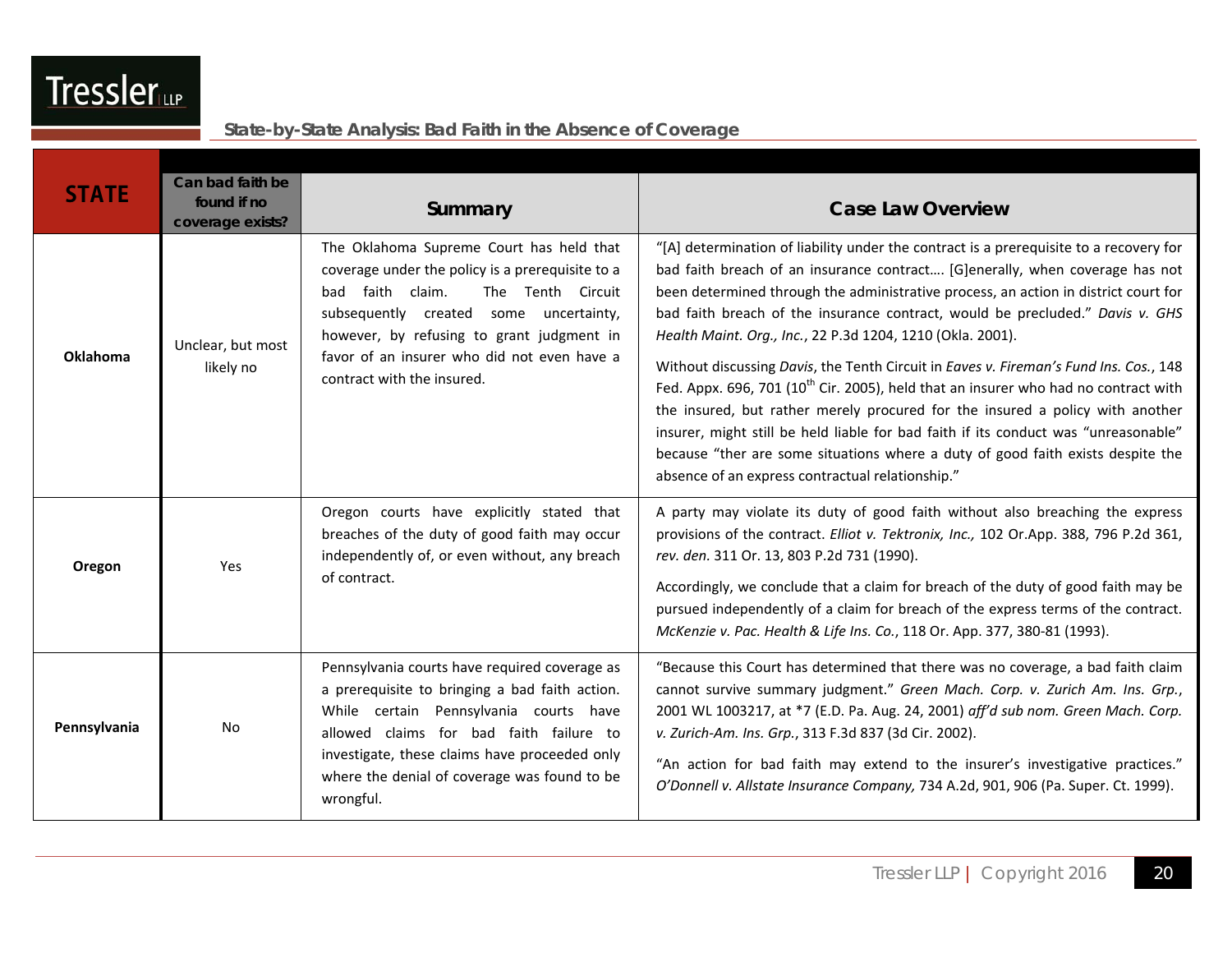| <b>STATE</b>          | Can bad faith be<br>found if no<br>coverage exists? | Summary                                                                                                                                                                                                                                                                                                                                                                                                                                                                                                                                            | <b>Case Law Overview</b>                                                                                                                                                                                                                                                                                                                                                                                                                                                                                                                                                                                                                                                                                                                                                                                                                                                                                                                                                                                                                                                                                                                                                                                                                                      |
|-----------------------|-----------------------------------------------------|----------------------------------------------------------------------------------------------------------------------------------------------------------------------------------------------------------------------------------------------------------------------------------------------------------------------------------------------------------------------------------------------------------------------------------------------------------------------------------------------------------------------------------------------------|---------------------------------------------------------------------------------------------------------------------------------------------------------------------------------------------------------------------------------------------------------------------------------------------------------------------------------------------------------------------------------------------------------------------------------------------------------------------------------------------------------------------------------------------------------------------------------------------------------------------------------------------------------------------------------------------------------------------------------------------------------------------------------------------------------------------------------------------------------------------------------------------------------------------------------------------------------------------------------------------------------------------------------------------------------------------------------------------------------------------------------------------------------------------------------------------------------------------------------------------------------------|
| <b>Rhode Island</b>   | No                                                  | The Rhode Island Supreme Court has stated<br>that the insured must first establish coverage<br>prior to bringing a bad faith action.                                                                                                                                                                                                                                                                                                                                                                                                               | "Under Rhode Island law, however, a plaintiff first must show that he or she is<br>entitled to recover on the contract before he or she can prove that the insurer<br>dealt with him or her in bad faith." Zarrella v. Minnesota Mut. Life Ins. Co., 824<br>A.2d 1249, 1261 (R.I. 2003)<br>"Before a bad-faith claim can even be considered, a plaintiff must prove that the<br>insurer breached its obligation under the insurance contract." Lewis v. Nationwide<br>Mutual Insurance Co., 742 A.2d 1207, 1209 (R.I.2000).                                                                                                                                                                                                                                                                                                                                                                                                                                                                                                                                                                                                                                                                                                                                   |
| <b>South Carolina</b> | Unclear, but most<br>likely no                      | South Carolina courts have held that coverage<br>is a prerequisite to a claim for bad faith refusal<br>to pay. Also, more broadly, courts have noted<br>that one element of a bad faith claim is a<br>refusal to pay benefits due.<br>While the South Carolina Supreme Court has<br>held that breach of an insurance policy is not a<br>prerequisite to a bad faith action, that ruling<br>came in a unique fact pattern, where the<br>insurer acted in bad faith prior to ultimately<br>paying the claim (and essentially admitting<br>coverage). | An insured cannot successfully claim that an insurer has refused to pay a claim in<br>bad faith where no coverage exists. BMW of N. Am., LLC v. Complete Auto Recon<br>Servs., Inc., 399 S.C. 444, 453 (S.C. Ct. App. 2012).<br>"To demonstrate bad faith, plaintiff must present evidence of 1) the existence of a<br>mutually binding contract of insurance between the plaintiff and the defendant; 2)<br>a refusal by the insurer to pay benefits due under the contract; 3) resulting from<br>the insurer's bad faith or unreasonable action in breach of the implied covenant of<br>good faith and fair dealing arising under the contract; 4) causing damage to the<br>insured." Lewis v. Omni Indem. Co., 970 F. Supp. 2d 437, 454-55 (D.S.C.<br>2013)(internal citation omitted).<br>"[W]e decline to make breach of an express contractual provision a prerequisite to<br>bringing the action." Tadlock Painting Co. v. Maryland Cas. Co., 322 S.C. 498, 504<br>(S.C. 1996).<br>Because insurer did not owe coverage, its conduct during settlement negotiations<br>in the underlying lawsuit could not even potentially have constituted bad faith.<br>Twin City Fire Ins. Co. v. Colonial Life & Acc. Ins. Co., 375 F.3d 1097 $(11th$ Cir. 2004). |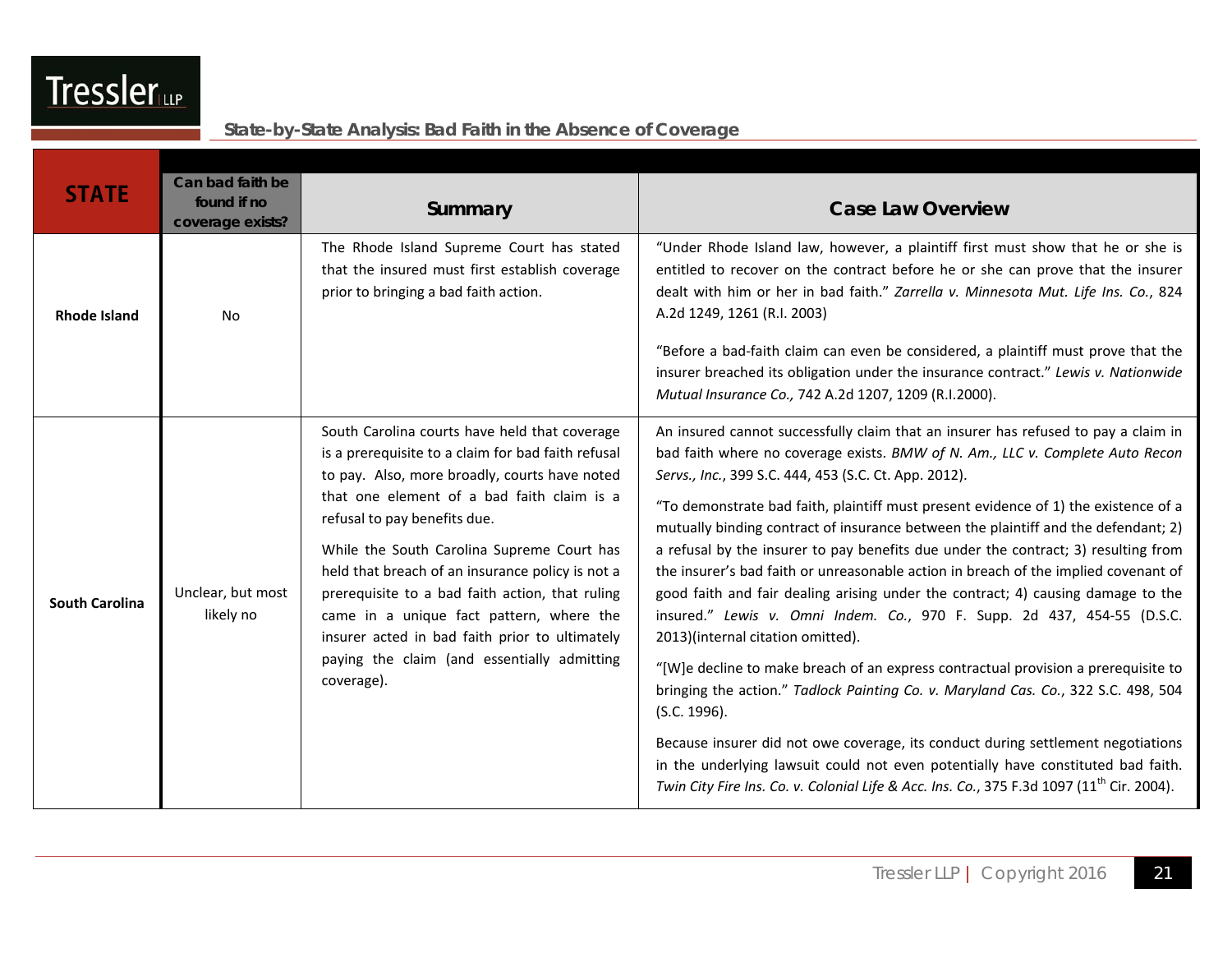| <b>STATE</b>     | Can bad faith be<br>found if no<br>coverage exists? | Summary                                                                                                                                                                                                                                                                                                                                                                                                               | <b>Case Law Overview</b>                                                                                                                                                                                                                                                                                                                                                                                                                                                                                                                                                                                                                                                 |
|------------------|-----------------------------------------------------|-----------------------------------------------------------------------------------------------------------------------------------------------------------------------------------------------------------------------------------------------------------------------------------------------------------------------------------------------------------------------------------------------------------------------|--------------------------------------------------------------------------------------------------------------------------------------------------------------------------------------------------------------------------------------------------------------------------------------------------------------------------------------------------------------------------------------------------------------------------------------------------------------------------------------------------------------------------------------------------------------------------------------------------------------------------------------------------------------------------|
| South Dakota     | Unclear, but most<br>likely no                      | While South Dakota courts have ruled that an<br>insurer may act in bad faith by conducting an<br>inadequate investigation, these rulings seem<br>limited to cases where the inadequate<br>investigation led the insurer to wrongfully<br>deny coverage. Also, the South Dakota<br>Supreme Court has stated that, in order for an<br>insurer to act in bad faith, it must knowingly<br>breach a duty under the policy. | "Bad faith conduct may include the failure to conduct a reasonable investigation<br>concerning the claim." Dakota, Minnesota & E. R.R. Corp. v. Acuity, 2009 S.D. 69, ¶<br>19.<br>"[A] frivolous or unfounded refusal to comply with a duty under an insurance<br>contract constitutes bad faith." Hein v. Acuity, 2007 S.D. 40, ¶ 10.<br>"[F] or proof of bad faith, there must be an absence of a reasonable basis for denial<br>of policy benefits [or failure to comply with a duty under the insurance contract]<br>and the knowledge or reckless disregard [of the lack] of a reasonable basis for<br>denial" Walz v. Fireman's Fund Ins. Co., 1996 S.D. 135, ¶ 6. |
| <b>Tennessee</b> | N <sub>0</sub>                                      | The existence of coverage is an element of a<br>statutory bad faith claim.                                                                                                                                                                                                                                                                                                                                            | "To prevail on a claim for statutory bad faith, the Plaintiff must show: (1) the policy<br>of insurance must, by its terms, have become due and payable" Lindenberg v.<br>Jackson Nat. Life Ins. Co., 98 F. Supp. 3d 934, 939 (W.D. Tenn. 2014).                                                                                                                                                                                                                                                                                                                                                                                                                         |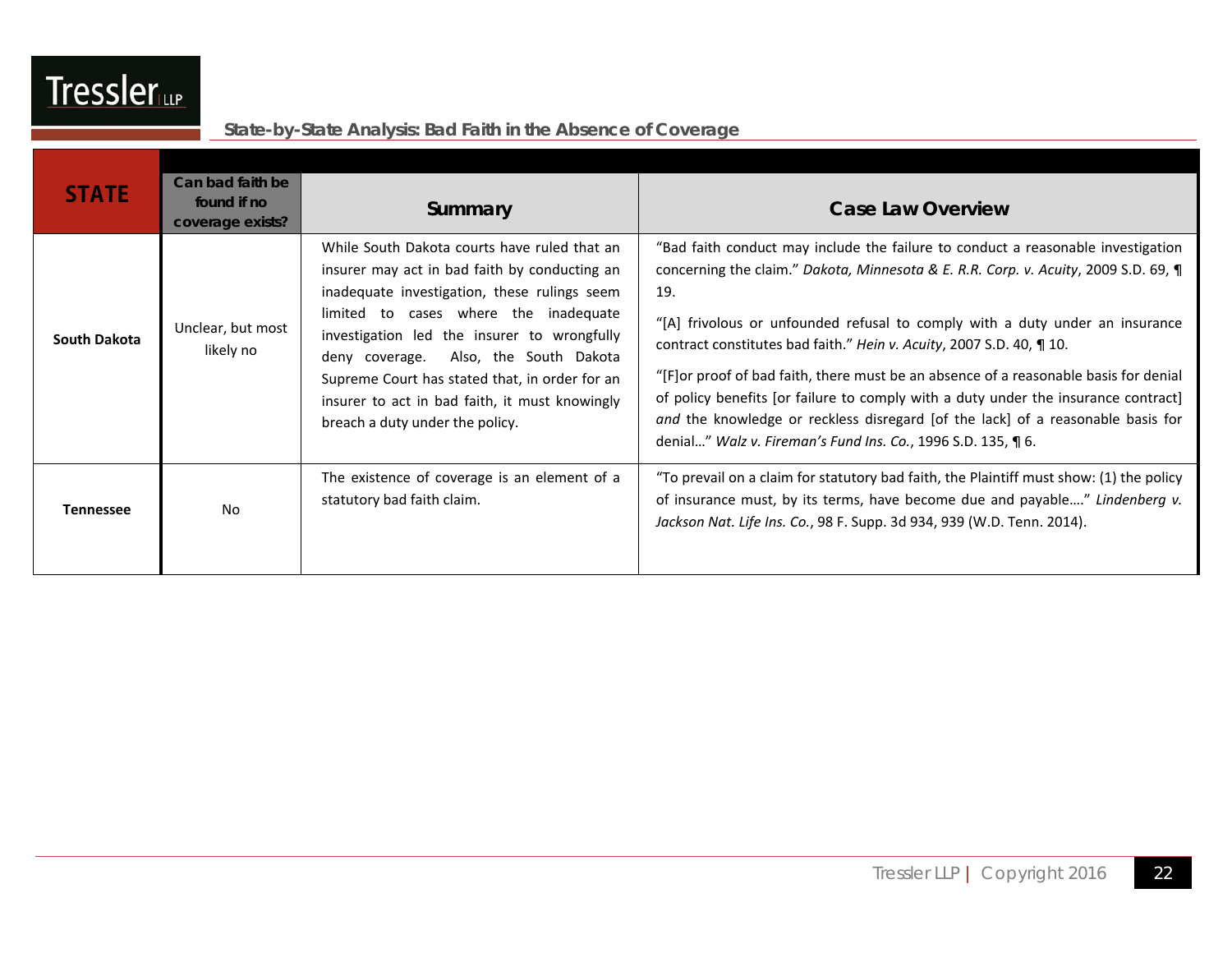| <b>STATE</b> | Can bad faith be<br>found if no<br>coverage exists?                | Summary                                                                                                                                                                                                                                                                                                                                                                   | <b>Case Law Overview</b>                                                                                                                                                                                                                                                                                                                                                                                                                                                                                                                                                                                                                                                                                                                                                                                                                                                                                                                                                                                                                                                                                                                                                                                                    |
|--------------|--------------------------------------------------------------------|---------------------------------------------------------------------------------------------------------------------------------------------------------------------------------------------------------------------------------------------------------------------------------------------------------------------------------------------------------------------------|-----------------------------------------------------------------------------------------------------------------------------------------------------------------------------------------------------------------------------------------------------------------------------------------------------------------------------------------------------------------------------------------------------------------------------------------------------------------------------------------------------------------------------------------------------------------------------------------------------------------------------------------------------------------------------------------------------------------------------------------------------------------------------------------------------------------------------------------------------------------------------------------------------------------------------------------------------------------------------------------------------------------------------------------------------------------------------------------------------------------------------------------------------------------------------------------------------------------------------|
| <b>Texas</b> | Possibly, but even<br>then only in very<br>unique<br>circumstances | Generally, coverage is a prerequisite to<br>bringing a bad faith claim against an insurer.<br>However, the Texas Supreme Court has<br>speculated that, under extreme circumstances<br>where the insurer's conduct causes injury<br>independent of the contract claim, a bad faith<br>claim might exist in the absence of coverage.                                        | "An argument has been made that because a policy claim is independent of a bad<br>faith claim, an insured may recover for a bad faith denial of a claim even if the<br>claim is not covered by the policy. We accept the premise of the argument—that a<br>policy claim is independent of a bad faith claim. The asserted conclusion, however,<br>does not necessarily follow We do not exclude, however, the possibility that in<br>denying the claim, the insurer may commit some act, so extreme, that would cause<br>injury independent of the policy claim." Republic Ins. Co. v. Stoker, 903 S.W.2d 338,<br>340-41 (Tex. 1995) (internal citations omitted).<br>"[I]n most circumstances, an insured may not prevail on a bad faith claim without<br>first showing that the insurer breached the contract." Liberty Nat. Fire Ins. Co. v.<br>Akin, 927 S.W.2d 627, 629 (Tex. 1996).<br>Although it is possible to maintain a bad faith claim in the absence of coverage,<br>such an extra-contractual obligation can arise only if the insurer's conduct was<br>extreme and caused damages unrelated to and independent of the policy claim.<br>Progressive County Mut. Ins. Co. v. Boyd, 177 S.W.3d 919 (Tex. 2005). |
| Utah         | Possibly                                                           | Although the Utah Supreme Court has stated<br>that breach of contract is not necessary for a<br>bad faith claim, it did so where the insurer had<br>paid the claim, albeit belatedly, thereby<br>essentially admitting coverage. Further, in<br>that case, the Utah Supreme Court found in<br>favor of the insurer on the bad faith claim, as a<br>matter of law, anyway. | "[A] breach of contract is not necessary for a claim of bad faith to arise." Colony<br>Ins. Co. v. Human Ensemble, LLC, 299 P.3d 1149, 1153 (Utah 2013).<br>Insurer was not entitled to a stay of bad faith discovery until the insured had<br>established a right to coverage under the policy. Christiansen v. Farmers Ins.<br>Exchange, 116 P.3d 259 (Utah 2005).                                                                                                                                                                                                                                                                                                                                                                                                                                                                                                                                                                                                                                                                                                                                                                                                                                                        |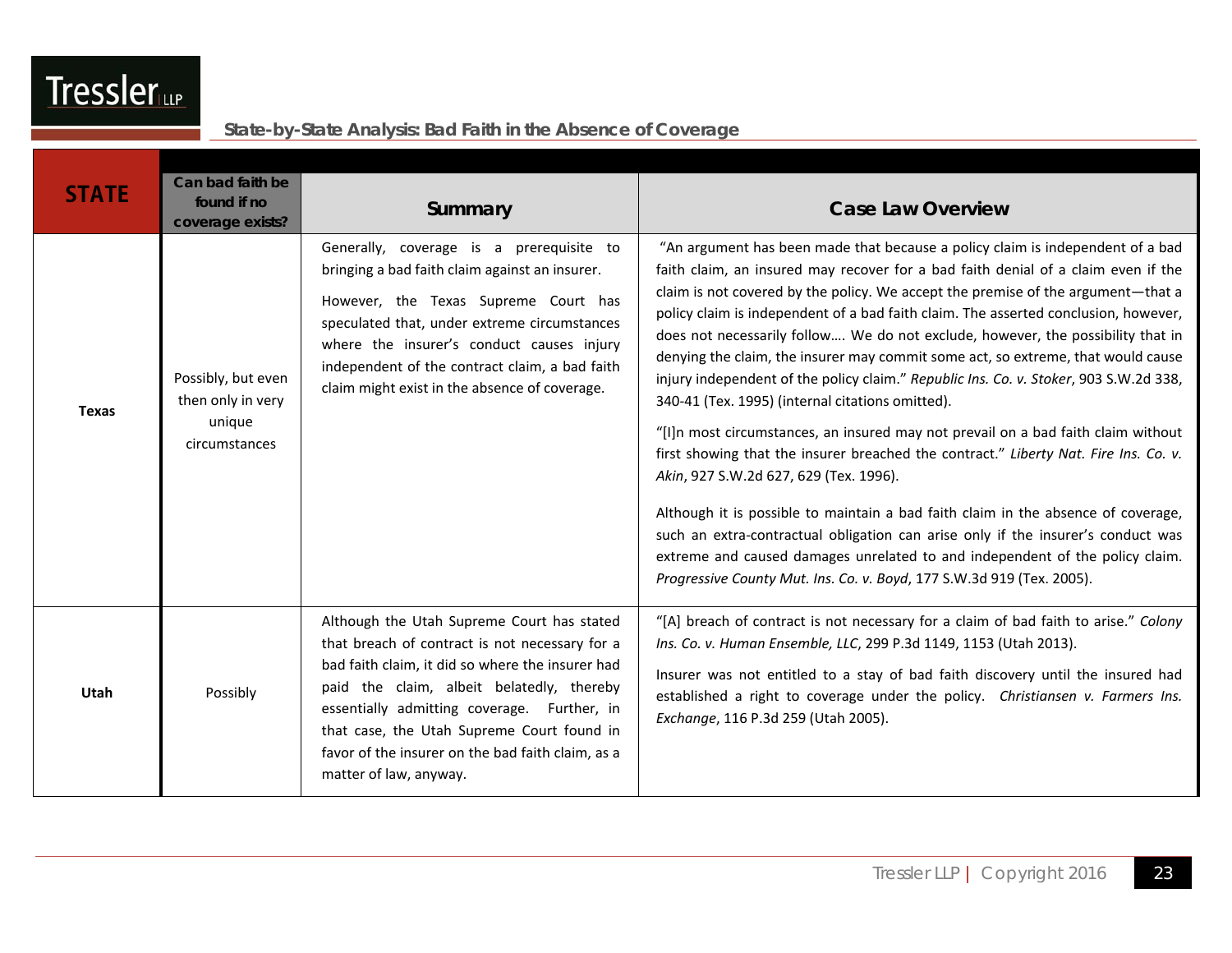

| <b>STATE</b> | Can bad faith be<br>found if no<br>coverage exists? | Summary                                                                                                                                                                                   | <b>Case Law Overview</b>                                                                                                                                                                                                                                                                                                                                                                                                                                                                                                                                               |
|--------------|-----------------------------------------------------|-------------------------------------------------------------------------------------------------------------------------------------------------------------------------------------------|------------------------------------------------------------------------------------------------------------------------------------------------------------------------------------------------------------------------------------------------------------------------------------------------------------------------------------------------------------------------------------------------------------------------------------------------------------------------------------------------------------------------------------------------------------------------|
| Vermont      | No                                                  | Vermont courts have found that there must be<br>coverage prior to a plaintiff bringing a bad<br>faith action against an insurer.                                                          | A claim for bad faith requires proof that the "insurer not only errs in denying<br>coverage," but that the denial was unreasonable. Peerless Ins. Co. v. Frederick, 869<br>A.2d 112 (Vt. 2004).                                                                                                                                                                                                                                                                                                                                                                        |
|              |                                                     | Only Virginia's lower courts and federal courts<br>have directly addressed this issue, but they<br>have uniformly held that breach of contract is<br>a prerequisite to a bad faith claim. | "Nonetheless, State Farm's argument that a claim for bad faith is not ripe until an<br>insured has established coverage finds support in the relevant case law." Wilson v.<br>State Farm Fire & Cas. Co., 2009 WL 741654 (Vir. Cir. Ct. Dec. 14, 2009) citing US<br>Airways, Inc. v. Commonwealth Ins. Co., 2004 WL 1094684 (Va. Cir. Ct. May 14,<br>2004).                                                                                                                                                                                                            |
| Virginia     | N <sub>0</sub>                                      |                                                                                                                                                                                           | "We hold that in a first-party Virginia insurance relationship, liability for bad faith<br>conduct is a matter of contract rather than tort law. The obligation arises from the<br>agreement and extends only to situations connected with the agreement." A&E<br>Supply Co. v. Nationwide Mut. Fire Ins. Co., 798 F.2d 669 (4 <sup>th</sup> Cir. 1986), citing<br>Reisen v. Aetna Life & Cas. Co., 302 S.E.2d 529, 533 (Va. 1983) ("the existence of<br>the duty [of good faith] wholly depended upon a condition precedent, that is,<br>coverage under the policy"). |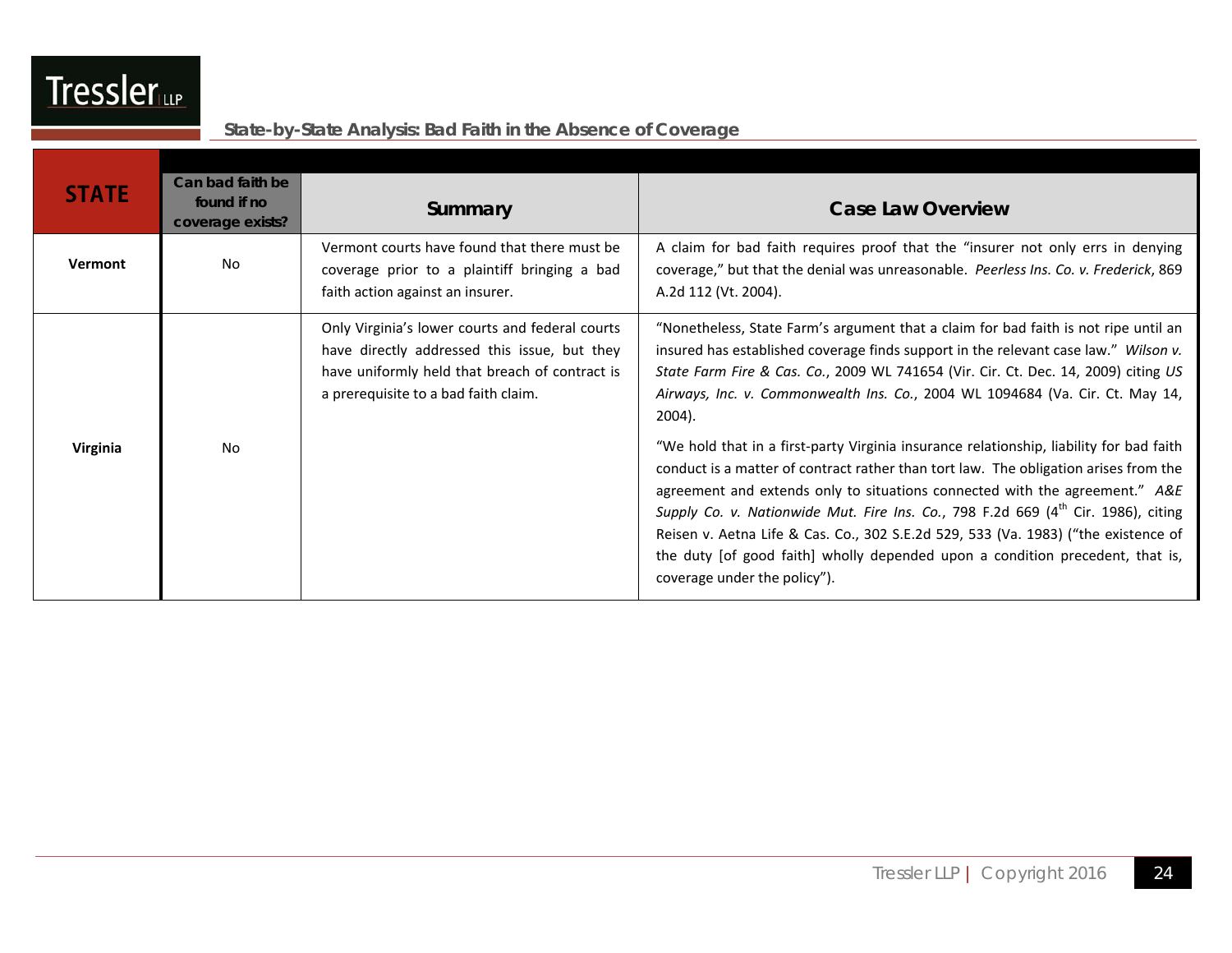| <b>STATE</b>         | Can bad faith be<br>found if no<br>coverage exists? | Summary                                                                                                                                                                                                                               | <b>Case Law Overview</b>                                                                                                                                                                                                                                                                                                                                                                                                                                                                                                                                                                                                                                                                                                                                                                                                                                                        |
|----------------------|-----------------------------------------------------|---------------------------------------------------------------------------------------------------------------------------------------------------------------------------------------------------------------------------------------|---------------------------------------------------------------------------------------------------------------------------------------------------------------------------------------------------------------------------------------------------------------------------------------------------------------------------------------------------------------------------------------------------------------------------------------------------------------------------------------------------------------------------------------------------------------------------------------------------------------------------------------------------------------------------------------------------------------------------------------------------------------------------------------------------------------------------------------------------------------------------------|
| Washington           | Yes                                                 | Washington courts allow claims for bad faith in<br>the absence of coverage where the insurer<br>mishandles the claim, but the insured is not<br>entitled to a presumption of damages as it<br>might be in other claims for bad faith. | "[A]n insured may maintain an action against its insurer for bad faith investigation<br>of the insured's claim  regardless of whether the insurer was ultimately correct in<br>determining coverage did not exist" Coventry Associates v. Am. States Ins. Co.,<br>136 Wash. 2d 269, 279 (1998).<br>"[E]ven where there would be no coverage or right to a defense under the policy<br>terms, if an insurer mishandles a claim in bad faith, a cause of action based on this<br>conduct remains viable. Where coverage or a duty to defend would not be<br>available under the policy terms, however, a rebuttable presumption of harm and<br>coverage by estoppel are not available with respect to a cause of action for bad<br>faith claims handling." Absher Const. Co. v. N. Pac. Ins. Co., 861 F. Supp. 2d 1236,<br>1243-44 (W.D. Wash. 2012)(internal citations omitted). |
| <b>West Virginia</b> | Yes                                                 | West Virginia allows a statutory, but not a<br>common law, bad faith claim in the absence of<br>coverage.                                                                                                                             | In order for an insured to bring a common law bad faith action or a punitive<br>damages claim against an insurer, the policyholder must first substantially prevail<br>on the breach of contract claim; although if a bad faith claim is brought under the<br>Unfair Trade Practices Act, no such prerequisite exists. Jordache Enterprises, Inc.<br>v. Nat'l Union Fire Ins. Co. of Pittsburgh, Pa., 204 W. Va. 465, 484 (1998).                                                                                                                                                                                                                                                                                                                                                                                                                                               |
| Wisconsin            | <b>No</b>                                           | In the absence of some breach of contract by<br>the insurer, there is no claim for bad faith in<br>Wisconsin.                                                                                                                         | "The fact that a first-party bad faith claim is a separate tort and may be brought<br>without also bringing a breach of contract claim, does not change the fact that<br>first-party bad faith cannot exist without some wrongful denial of benefit of the<br>insurance contract." Brethorst v. Allstate Prop. & Cas. Ins. Co., 798 N.W.2d 467,<br>480 (Wis. 2011).<br>Trial of bad faith claims should generally be bifurcated from trial of the contract<br>claims. Dahmen v. American Family Mut. Ins. Co., 635 N.W.2d 1 (Wis. Ct. App.<br>$2001$ ).                                                                                                                                                                                                                                                                                                                         |